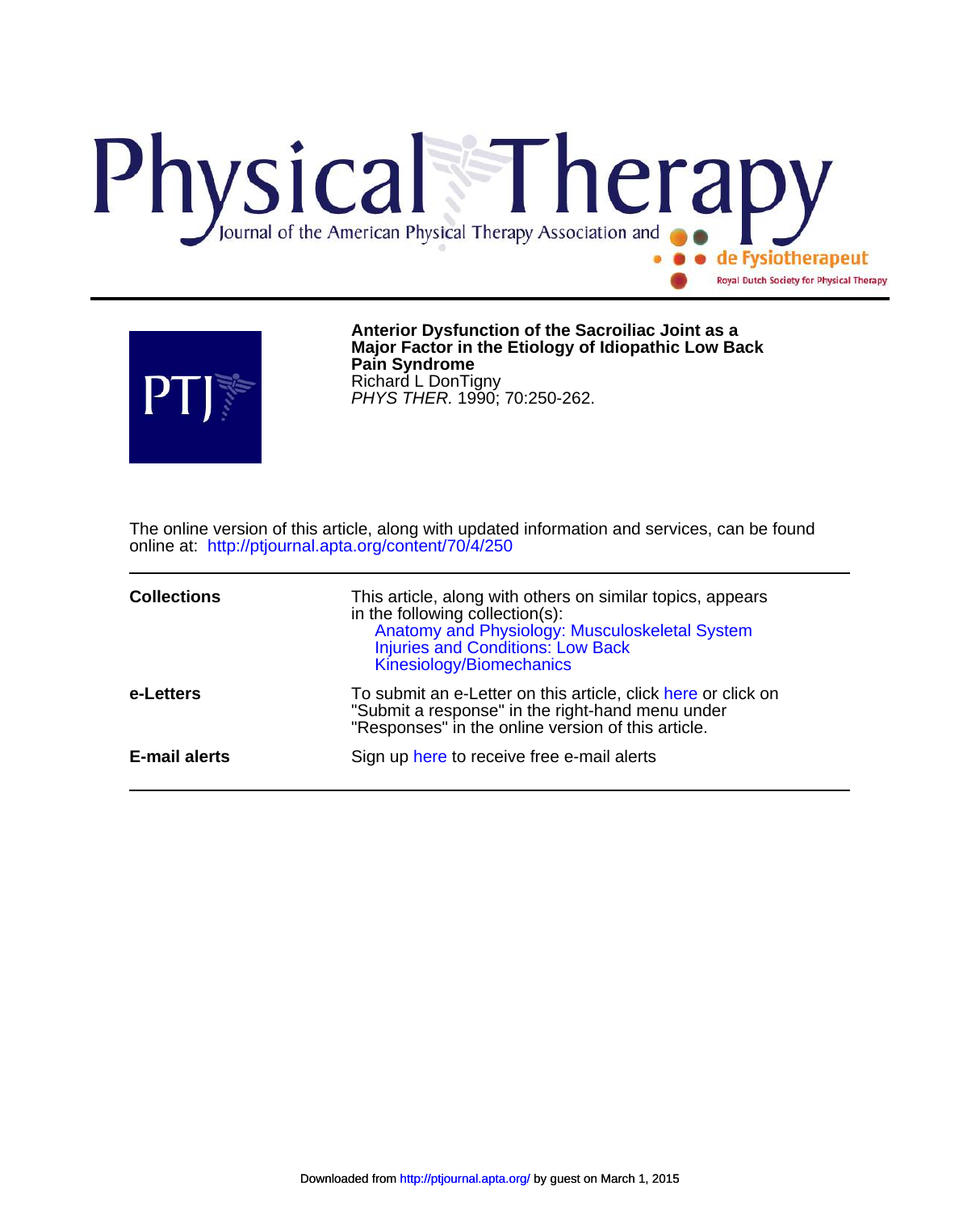# Anterior Dysfunction of the Sacroiliac Joint as a Major Factor in the Etiology of Idiopathic Low Back Pain Syndrome

*7he purpose of this article is to describe the author's theories as to how anterior dysfinction of the sacroiliac joints (SIJs) is a mujor factor in the etiology of idio*pathic low back pain syndrome (ILBPS). Most research and treatment bave been *directed toward the intervertebral disk.; however, it is unlikely that disk. dysfunction is always the primary etiology. A review of the literature* b *used to outline and describe the characteristics of ILBPS and to make a cue that these characteristics are consistent with those of a specific dysfunction of the SIJs. Functions of the* intervertebral disks and the SIIs are described and related to SIJ dysfunction and to some of its common consequences. Treatment is discussed as it relates to the *pathomechanics and their cmrection. [DonTigny RL: Anterior dysfunction of the sacroiliac joint* **as** *a major factor in the etiology of idiopathic low back pain* syn*drome. Phys* Ther 703250-265, *19W/* 

## **Richard L DonTigny**

**Key Words** *Backache; Kinesiologv/biomechanics,* trunk; *Pain; Sacroiliuc joint.* 

The ubiquity and complexity of idiopathic low back pain syndrome (ILBPS) is probably unequaled by any other musculoskeletal lesion. Because a multiplicity of tissues have been implicated as etiological sources of musculoskeletal pain, Troup has suggested a multifactorial etiology.' Mooney<sup>2</sup> believes that the intervertebra1 disk is the source of most low back pain, although Nachemsoneven after thorough examinationcould find no objective cause for the pain in 80% of his patients with low back pain.3 Because nonspecific back pain often precedes disk herniation, the disk is a likely source of the preceding idiopathic back pain. \* p319) Schultz reminds us that idiopathic low back disorders are often ascribed to disk disease, but this etiology has never been proven.5 Intervertebral disks frequently degenerate without producing any symptoms of low back disorders.5 White suggests

It may well be that idiopathic backache will be found to be caused by some condition that is a subtle variation from normal. Otherwise, we probably would have found the cause already. If back pain were caused by a highly unusual condition, then fewer people would suffer from this disorder.<sup>6</sup>

If a primary, nondiskogenic etiology of ILBPS exists, it is probably a subtle, commonly overlooked musculoskeletal condition that may affect many

**K** DonTigny, BS, is a physical therapist in private practice. Address all correspondence to him at DonTigny Physical Therapy, 115 Second St W, Havre, MT 59501 **(USA).** 

This paper was presented at the American Back Society's Fall Symposium on Back Pain, **Las** Vegas, Mi, Noveniher 3C-December 3, 1989.

*This artick ulas subrnitted.[anuaty 27,* 1988; *ulas ulith the author for ralbion for 48 uleeks; and ulav uccepted October 2 5, 1989.* 

types of tissues and that may mimic or cause disk dysfunction. This condition may not be measurable with currently applied methodology.

The purpose of this article is to present an argument that a dysfunction of the sacroiliac joint (SLJ) is a major factor in the etiology of ILBPS. Characteristics of ILBPS will be delineated and compared with similar characteristics of this subtle SIJD.

#### **Idiopathic Low Back Pain Syndrome**

Certain features appear to be common to ILBPS, although these factors are not readily obvious. These features may be used to describe the essence of ILBPS within which the etiology must lie.

#### **Common Characteristics**

Although the severity of the onset of ILBPS may vary considerably among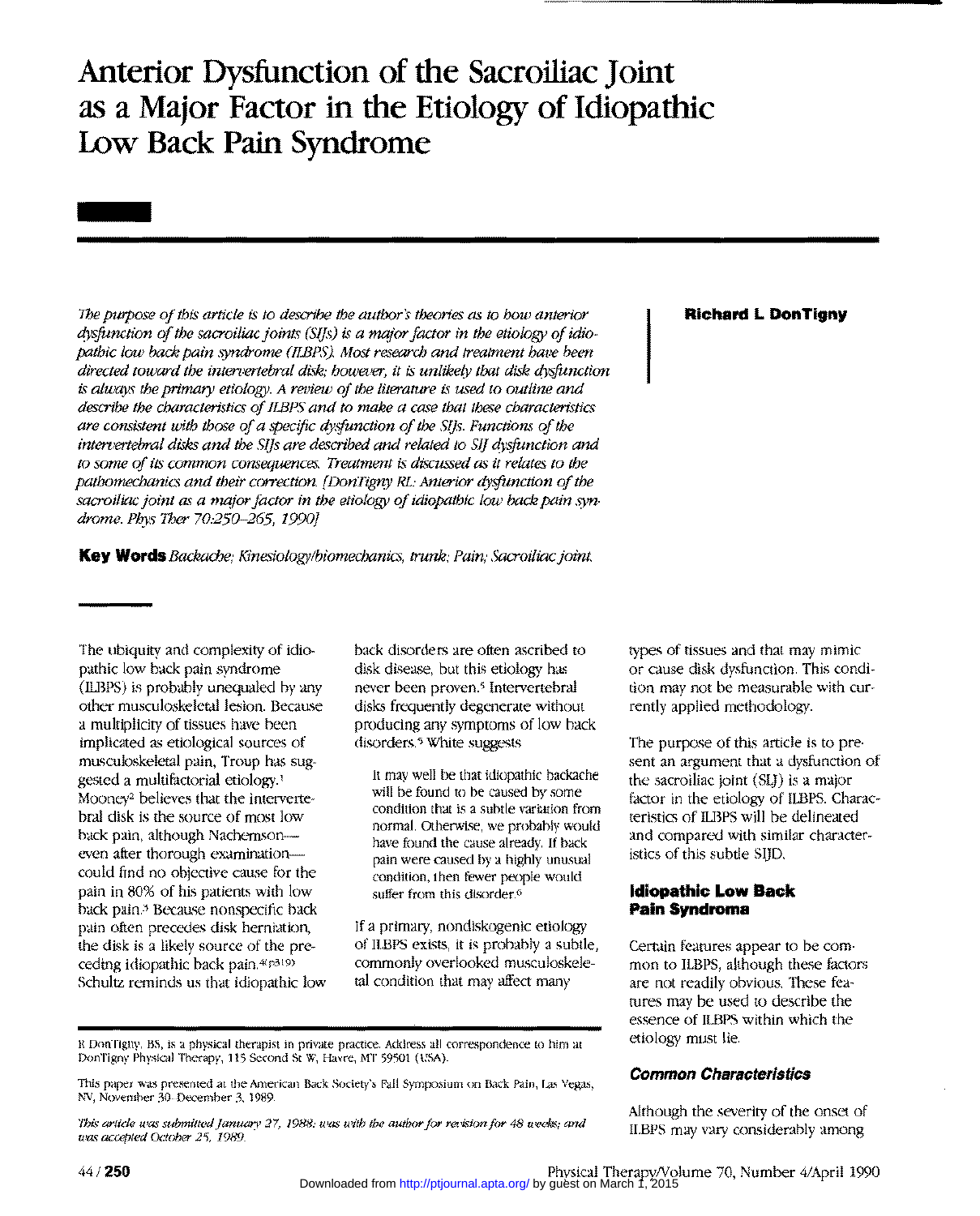different patients, certain aspects of that onset may be similar. The onset may be sudden and specific, such as in the industrial setting where it usually occurs while the patient is leaning forward and lifting, lowering, pushing, or pulling.7 The onset may also be nontraumatic and insidious. Rowe reported that 65% of workers with low back pain who visited an industrial medical clinic could think of no unusual circumstance associated with the onset of symptoms.<sup>8</sup> The characteristic common to both the sudden and the insidious onset of ILBPS may be as simple as an anterior shift of the line of gravity over the acetabula while leaning forward to perform some task.9

Back pain is commonly localized by the patient to the region of one or both SIJs. $4(p315)$  When palpating the region of the lumbosacral promontory using an anterior approach, O'Brien found tenderness in more than 75% of patients with low back pain.I0 Of a control group of 50 asymptomatic individuals, only 2 individuals exhibited tenderness and both experienced low back pain during the previous three months. Pain is frequently increased in various positions (eg, sitting, leaning forward when standing) and during coughing or straining, which is usually attributed to the increase in intradiskal pressure that occurs with these activities.<sup>11</sup> Pain may be altered and assessed with passive straight leg raising  $(PSLR)^{9,12}$  and other movement tests.

In an epidemiological study to determine the magnitude and nature of LBPS in a population of 6,584 men and women over age 20 years, Valkenburg and Haanen reported large discrepancies among the focus of pain, the radiological findings, and the clinical findings.13 A large number of people who have severe radiological abnormalities often have no history of low back pain.13 Radiological findings of computed tomography scans are not always consistent with clinical findings and frequently reveal no obvious abnormalities.<sup>14,15</sup> Macnab noted that a patient may report severe low back pain, and roentgenograms

may show evidence of disk degeneration with segmental instability and posterior joint subluxation. After a period of conservative therapy, the pain disappears and the patient returns to heavy work. Follow-up roentgenograms show identical changes even though the patient is symptom-free.<sup>16</sup> Almost every pathological change and lumbosacral anomaly to which back pain has been attributed has subsequently been demonstrated in the symptom-free population.<sup>17,18</sup> In many cases, although roentgenograms are necessary to rule out serious pathology, conventional radiography has not identified any particular lesion common to a predominance of patients with ILBPS. Two things must be considered: 1) A painful musculoskeletal lesion, not readily identifiable by radiography, may exist simultaneously with and independent of these other lesions, and 2) that lesion may exist without other evidence of serious pathology.

A proposed etiology for ILBPS apparently affects, or is affected by, leg length. Giles and Taylor have described a relationship between leglength inequality, low back pain, pelvic torsion, and pelvic obliquity.19 Stoddard found that more than twice the number of patients with backache had a leg-length discrepancy, compared with a control group without backache.20 Greenman recommended that shoe lifts be used only to make the sacral base plane more level and not to equalize leg length or to influence lumbar scoliosis.21 Grundy and Roberts found that shortening of the lower limb, whatever the anatomical cause, is not a significant causal factor for chronic low back pain.<sup>22</sup> There is a strong association between leglength inequality and low back pain of at least three months' duration.19.23 The pain is most frequently found on the side of the long leg, $23$  which Chamberlain identified as being caused by a downward rotation of the innominate bone on the sacrum.24 Unfortunately, these studies considered only that a leg-length discrepancy might cause low back pain and did not consider that the pathomechanics that caused the pain in the low back might also cause a discrepancy in leg length. An observed leglength discrepancy is frequently reversible and may be changed with mobilization of the SIJs.9.25-31 This finding suggests a possible biomechanical factor in the etiology of ILBPS.

Idiopathic low back pain may also be capable of spontaneous remission and of stubborn resistance to treatment. It may respond favorably to treatment by manipulative techniques,<sup>9,25-32</sup> and it may or may not be responsive to orthotic supports<sup>32</sup> or traction.<sup>33</sup> I believe that because 90% of all cases of ILBPS resolve within six weeks,<sup>34</sup> the abnormality is probably not attributable to a ligamentous injury. Ligament injuries take between six weeks and six months to fully heal<sup>35</sup>; therefore, most episodes of low back pain do not appear to involve ligamentous injuries.<sup>36</sup>

The frequent inability of investigators to demonstrate a precise pathology with consistent findings has unfortunately led many to suggest that the patient's problem may be psychological in nature. In a study of 141 patients with chronic pain, however, Merskey and Boyd found the emotional disturbance associated with chronic pain to be a secondary effect.<sup>37</sup> Lesions that cause chronic pain can tend to produce psychiatric disturbances.<sup>37</sup> Beals and Hickman<sup>38</sup> and Thompson<sup>39</sup> reported that backache associated with hysteria or malingering was rare.

# Nachemson stated

Whether it is suspected that back pain is caused by an injury to the disc, to the cartilage of the facet joints, to the spongious trabeculae of the vertebral body, or to a muscle, all scientific evidence currently indicates the beneficial effect of motion on symptoms, as well as on healing.<sup>3(p81)</sup>

He recommended early, gradual, biomechanically controlled return to activity and work for the 80% of patients with back pain in whom no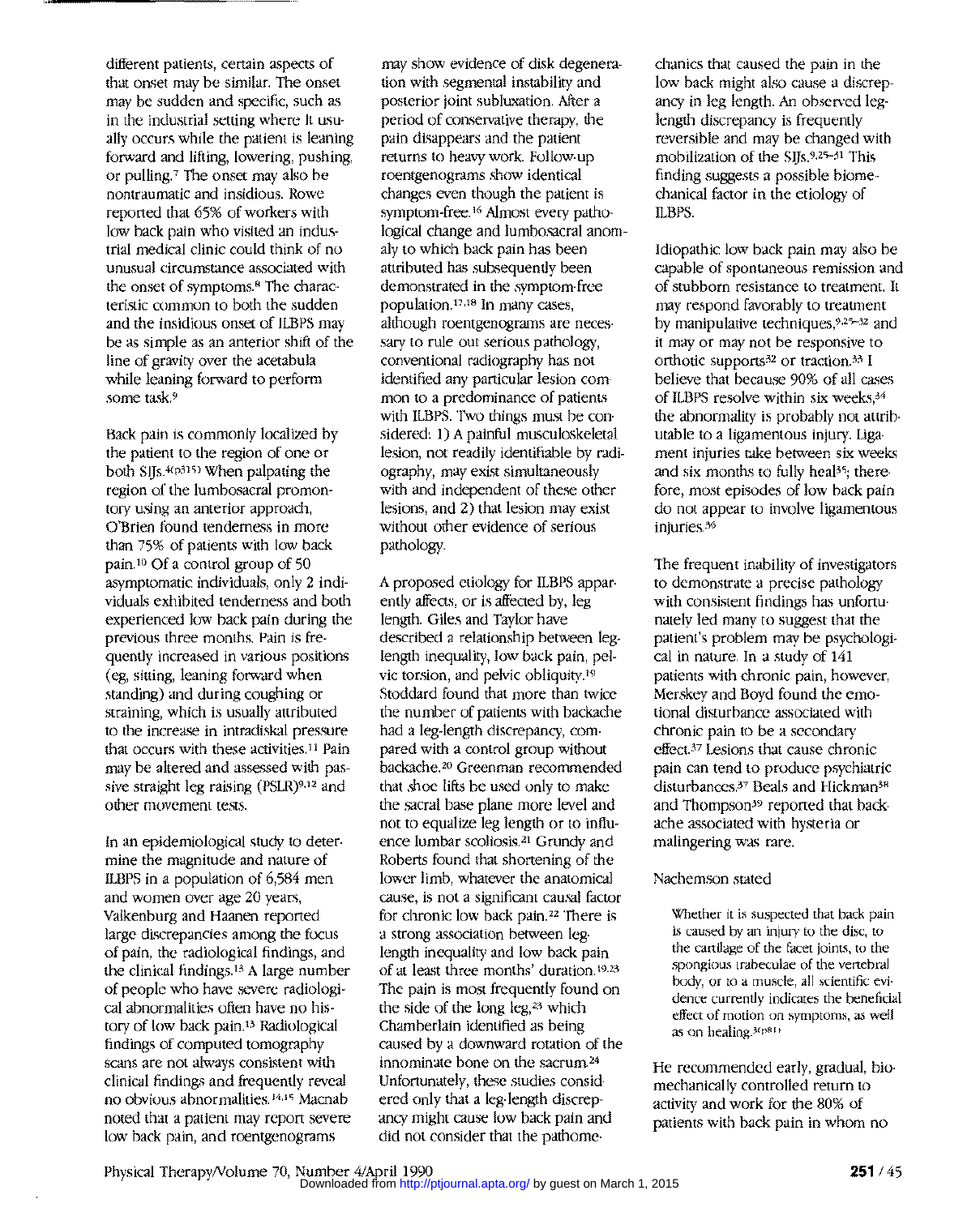objective cause for pain can be found after thorough examination.3 This observation of a beneficial response to early movement is supported by Devo et al.<sup>40</sup>

Despite a lack of evidence, a huge body of research implicates many other spinal structures as potential sources of low back pain. It is unlikely that movement could so frequently be beneficial to this wide variety of lesioned spinal structures unless a motion-responsive lesion is stressing a multiplicity of painsensitive structures. If each affected structure is examined individually without consideration of the basic lesion, it may give the appearance of a multifactorial etiology. In considering the type of lesion, these various structures should respond positively to a precise movement or series of movements.

It appears that not only can the incidence of idiopathic low back pain be as high as 80%, it may be even higher. The pain in patients with identifiable lesions may not be coming from those lesions. $16-18$ 

Therefore, based on the literature, I believe that ILBPS can be considered as a nonligamentous, reversible, painful lesion that results from joint dysfunction or soft tissue disruption and that is a subtle variation from normal. An anterior shift of the line of gravity also probably occurs. In my opinion, the biomechanics of the pelvis are altered so as to cause an apparent change in leg length, usually an elongation. The principal focus of the pain is in the SIJs posteriorly and near the lumbosacral promontory anteriorly. This pain can be exacerbated with postural changes such as sitting or leaning forward, with an increase of intra-abdominal pressure such as coughing or straining, or with PSLR. The etiology of ILBPS appears to be a subtle, seldom-considered, and commonly overlooked nondiskogenic condition.

# **Consideration of the Disk**

Because the intervertebral disk is often believed to be a common source of low back pain, a common goal of treatment is the relief of intradiskal pressure. Similarly, programs for the prevention of low back pain attempt to minimize compressive forces on the disk. I believe that a review of disk mechanics demonstrates that the effect of the disk on low back pain may not be as great as has been surmised and suggests that disk degeneration may be an effect of the pathomechanics of ILBPS rather than a causative factor.

In symmetric axial loading of the spine, the nucleus pulposus is pressed against the annulus fibrosus, thus providing stability to the disk. This stiffening of the annulus serves as a damper on the axial loading of the spine.41 In radiographic studies of fresh postmortem vertebra, Voge142 and Stah143 measured the movements of small metal pins within the nucleus pulposus during asymmetric loading and found that the central part of the disk containing the nucleus pulposus migrated toward the area of least load. The greatest migration took place in the first three minutes at a rate of 0.6 mm/min. This relatively slow migration of the nucleus pulposus prevents rapid and acute flexion of the annulus during asymmetric loading, and stiffening the annular wall on the off-loaded side serves to protect the disk from shear forces. With offset compressive loading, the side of the annulus under compression always bulges and the side under tension stiffens (Fig.  $1$ ). $44-50$ 

With maximal bending, compression, or torsion of the spine, a vertebral fracture arises much sooner than an injury to the intact intervertebral disk. $42(p22), 47, 48$  The increases in intradiskal pressure during normal movements described by Nachemson and Morris reflect normal pressures in the normal disks of subjects without low back pain.51 The disks are affected only slightly by these pressures. Increased intradiskal pressure is a normal, necessary phenomenon





**F1g. 1.** *With offset compressive loading, the nucleus pulposus moves toward the unloaded side, becomes compressed against the inner wall of the annulus, and then acts as a fulcrum that stzffens (but does not bulge) the annulus on the unloaded side. (Courtesy of Forum Medicum Inc.)* 

that allows the annulus to tolerate increased loading. Similarly, White and Panjabi have stated that no evidence exists to show that the reduction of intradiskal pressure is therapeutic or relieves pain better than other methods.45

Farfan and associates found that the annulus does not tend to fail with compressive loading, but rather as a result of shear loading.52 They also calculated that a small amount of torsion will produce a relatively large loss of disk volume.52 Roaf reported that the disk was also subject to injury from horizontal shear forces produced by rotation.<sup>48</sup>

Kramer noted a narrowing of the intervertebral foramina with compression of the nerve roots, caused by an exaggerated cervical and lumbar lordosis associated with a decrease in height of the intervertebral disks.<sup>41(p20)</sup> With hyperextension of the trunk, Cyron et a1 found that the posterior elements of the spine transmit a substantial part of the load.53 They concluded that stress fractures leading to spondylolisthesis are likely to be produced by repeated extension under load.53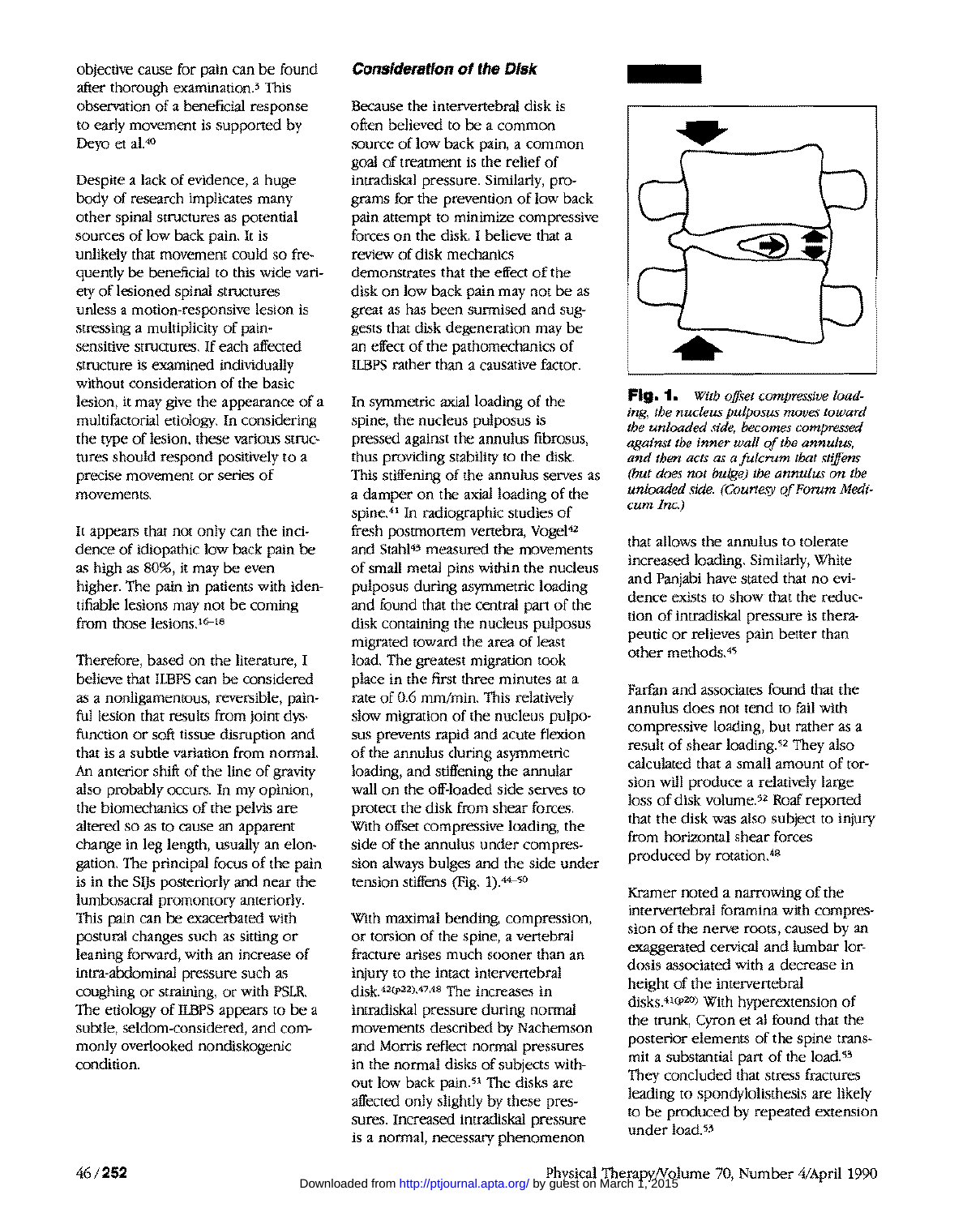Holt injected 148 disks in 50 subjects without any history of neck or arm pain or injuries to the cervical spine. In only 10 disks did the contrast medium stay within the annulus.54 In a similar study of the lumbar spine, Holt found 37% of the disks to be abnormal in 30 subjects with no history of low back pain.<sup>55</sup> Severe pain was produced by the injection of the medium in every subject, indicating an intact and functioning nociceptive receptor system in these abnormal disks.54.55 Because abnormal disks are commonly found in subjects with no history of pain, pain production is not necessarijy an indication of an abnormal disk. Thus, many disks are probably abnormal and degenerated and have some tears in the annulus, but apparently continue to function well and are not usually a source of continuing or even infrequent pain.

The clinical implications of spinal nerve root compression have been well documented<sup>56</sup> and appear to point to disk degeneration as a causative factor. Similar neurological changes, however, can be caused by a stretch of the spinal nerve roots.<sup>57</sup> Nerve roots are more vulnerable to stretch than peripheral nerves because of the absence of perineurium and the parallel nonplexiform arrangement of fibers.57 During elongation, the cross-sectional area is gradually reduced and a compression deformity of axons and blood vessels is observed. The elastic limit of nerve roots is reached at 15% elongation, and a total mechanical block occurs at or just before the elastic limit.57 Dorsal root ganglia are more susceptible to mechanical stimulation than axons<sup>58</sup>; therefore, sensory changes may be more common than motor deficits. Traction on nerve roots may also produce a lancinating pain.59 If the primary etiology of ILBPS is biomechanical, it may also be causing a stretching of the spinal nerve roots and thus mimic disk degeneration. If that primary etiology could also increase shear forces to the disk, degeneration would be facilitated. Thus, in my view, nonspecific back pain may precede disk herniation as a causative factor

rather than the disk being the source of the preceding ILBPS.

# **Sacroiliac Joints**

Most of the research on low back pain has focused on the lumbar spine. Occasional research on the SIJs has generated little evidence of either function or dysfunction. The relative absence of evidence of function or dysfunction of these joints seems to have been interpreted as evidence of the absence of function or dysfunction. The nature of the function of these joints can be determined by analyzing their structure and movement.

# **Structure**

Although the anatomy of the SlJs is well known, the structural mechanics of these joints are less understood. The sacrum has been described as functioning as the keystone of an arch60.61; however, the keystone of an arch becomes wedged more tightly as weight is applied from above. The sacrum is actually suspended from the ilia by the dense posterior sacroiliac ligaments and functions as the reverse of a keystone by hanging more deeply between the ilia with increased weight loading<sup>62-65</sup> until it reaches its limit of motion, the posterior superior iliac spines (PSISs) approximate, and further movement of the sacrum downward between the innominates is blocked.<sup>64</sup> Because the sacrum is suspended and thus carried by the ilia, the SIIs are inherently nonweight-bearing joints.

# **Movement**

Various centers of movement of the SIJs have been described by Weisl,<sup>66</sup> Brooke,<sup>67</sup> and Pitkin and Pheasant.<sup>68</sup> Erhard and Bowling have suggested that, for all practical purposes, the only motions permitted are gliding in a ventral and caudal direction and return to the resting position.<sup>69</sup>

In testing movement of the SIJs of a standing subject who flexes the trunk forward in the sagittal plane, the clinician should place his index fingers of

each hand on each PSIS and the thumbs together on the sacrum. The PSISs can then be observed to rise and diverge slightly on the sacrum as the innominates rotate anteriorly around the acetabula. In my opinion, this movement is indicative of a transverse axis through or near the central aspect of the SIL Mennell<sup>70</sup> and Mennell<sup>71</sup> have described this transverse axis of rotation with flexion and extension of the trunk on the pelvis in the sagittal plane. Bourdillon described an oblique axis through the SIJs with oblique trunk flexion.<sup>72</sup>

In a study of five fresh postmortem pelvises, Lavignolle and colleagues performed a spatial in-vivo analysis of the relative displacements of the iliac bones with respect to the sacrum during asymmetrical movements of the pelvis to simulate normal gait.<sup>73</sup> Because relative displacements were measured, there was no need to stabilize the sacrum to eliminate displacement of the lumbar spine and the lumbosacral junction. They found three different oblique axes of rotation through the pubic symphysis.'3 A phenomenon of anterior unlocking of the SIJs was observed. Evidence for this was the occurrence of forward translation on those axes, on the side of extension as that innominate moved slightly anteriorly and downward on the sacrum. The innominate on the side of flexion moved slightly upward and posteriorly on the sacrum.<sup>73</sup>

# **Function**

The SIJs appear to provide limited accessory motion to decrease stress on the lumbar disks, especially L5-S1. I believe that if flexion of the lumbar spine occurs without the caudal gliding of the sacrum on the ilia, compression stress of the anterior annulus of the lumbar disks would be more rapid and acute. The line of gravity is posterior to the acetabula in the normal standing posture<sup>74,75</sup> and causes a posterior rotation of the innominates around the acetabula,76 which appears to enhance this caudal gliding of the sacrum with lumbar flexion (Fig. 2).<sup>30</sup> In the lordotic standing posture, the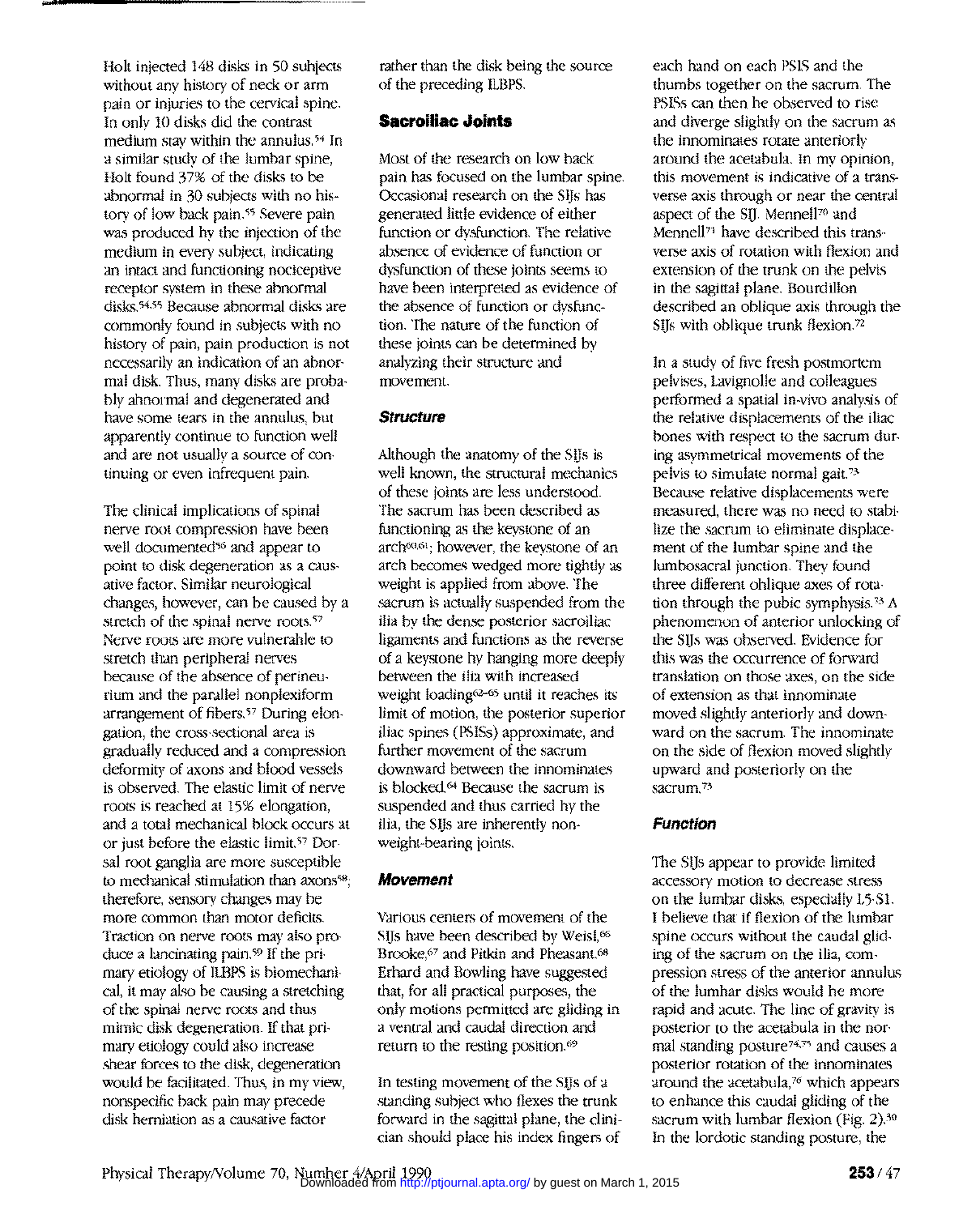

**Fig. 2.** *When the line of gravity (LG) is posterior to the acetabula, the concurrent posterior rotation of the pelvis enhances caudal gliding of the sacrum on the ilia. (Courtesy of Forum Medicum mc.*)

line of gravity is displaced anterior to the center of the acetabula, increasing the pelvic angle and exaggerating the natural curves of the spine.7 Anterior displacement of the line of gravity also occurs during lifting.78 When the weight of the upper trunk is displaced anterior to the center of the acetabula, the anterior part of the pelvis tends to rotate downward, raising the posterior pelvis and creating a rotational force anteriorly, in extension, around the acetabula.76 This force counters the caudal gliding of the sacrum and may limit this accessory motion (Fig. 3).3O

Mennell noted that rotation of the trunk in the sagittal plane was limited by a loss of function in the SIJs.71 This finding indicates that the normally functioning SIJs allow a certain increase in trunk rotation. Thus, because rotation of the lumbar spine is limited by the position of the zygapophyseal joints and because an



G

**Fig. 3.** *When the line of gravity (LG) moves anteriorly with anterior rotation of the pelvis around the acetabula, caudal gliding is impaired. (Courtesy of Forum Medicum Inc.)* 

accessory motion in the SIJs allows an increase in rotation, impairment of this accessory motion in the SIJs would increase torsional stress on the disks. One function of this accessory motion in the SIJs, therefore, is probably to decrease torsional stress on the disks with trunk rotation.<sup>30</sup>

In my opinion, the SIJs function subtly, but importantly and dynamically, during ambulation. Normal gait is essentially a controlled fall initiated by an anterior inclination of the trunk. This controlled fall, depending on the degree of anterior inclination of the trunk, governs the speed of the gait from a slow walk to a jog (running speed is not dependent on trunk inclination).79 During normal gait, the ground reaction force of initial impact momentarily arrests and reverses the anterior inclination of the trunk (Fig. 4).79,80 The trunk is never actually tilted posteriorly, but moves ante-



**Fig. 4.** After initial impact of the foot *during gait (A), the pelvis (B) decelerates in the sagittal plane, followed by weightloading of the upper trunk onto the ipsilateral innominate bone, which* **is** *cubioned by the concurrent countewotation and resilience of the sacroiliac joint (C). The pelvic deceleration slows the anterior inertial movement of the trunk (D) causing a sequential rhythmic flattening of*  the spinal curves from the sacrum ceph*alad. A posterior recovery motion (E) helps to control the anterior inertial movement and assists the hip flexors in the initiation of the next step (F). (Courtesy of Forum Medicum Inc.)* 

riorly and posteriorly in relation to the mean forward inclination once during each step and twice during each stride.79 This rhythmic oscillation begins with pelvic deceleration, which causes each vertebra to decelerate in turn, and probably causes a flattening and recovery of the spinal curves with loading and unloading of the disks. Thorstensson et a1 found the excursion of this oscillation to be about 2 to 2.5 cm at L3 and about 1 to 1.5 cm at C7,79 which indicates that the spinal curves may function to dampen this rhythmic sacrocranial vertebral oscillation (RSVO) as the movement at C7 was less than that at L3. This oscilla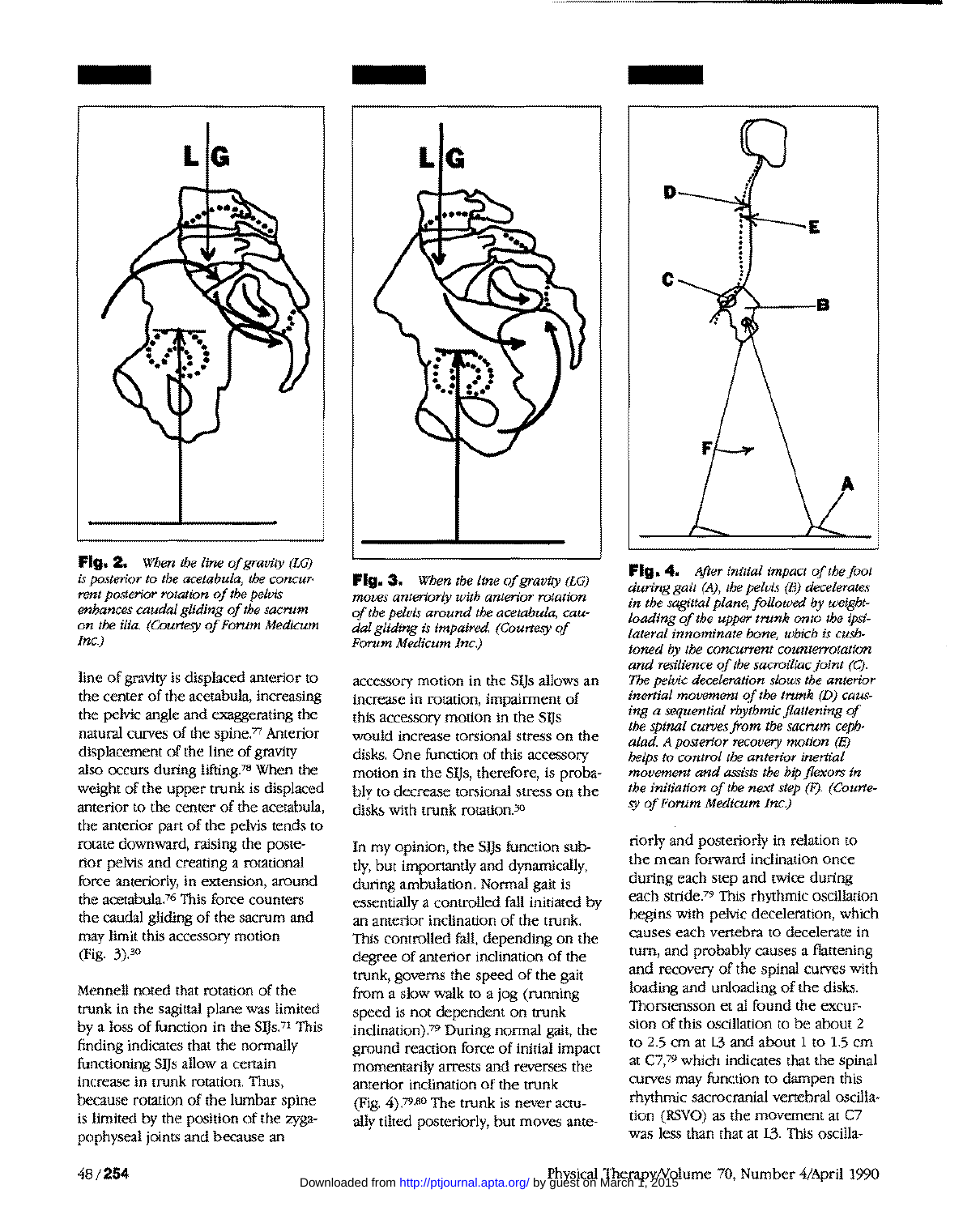tion serves to control the anterior inclination, of the trunk through these brief reversals. The posterior recovery motion begins at two-point support when maximum deceleration of the trunk occurs. The hip flexors then lift the training leg, and the posterior motion of the trunk helps to propel that leg forward with the next step, further conserving the energy expended while walking.

**As** the trunk inclines anteriorly, the sacrum glides caudally between the innominates and is tethered by the sacrospinous and sacrotuberous ligaments. With the posterior recovery of the trunk, the sacrum glides ventrally.8L This movement could only take place at the SIJs with the sacrum suspended from the ilia, and it must take place on an oblique axis (Fig. 5). If a dysfunction of the SIJs compromises the movement of the sacrum, then the RSVO must occur on the top of the sacrum rather than within the sacrum, increasing shear forces at the lumbosacral disk. The sacral gliding also appears to cushion impact loading of the femoral head after initial contact as the weight of the upper trunk shifts to the leading leg. In my opinion, an SIJD that compromises that gliding would probably cause an increase of impact loading to the femoral head, which could cause fractures of the trabeculae in the subchrondral bone and eventually arthritis of the hip. Because a loaded motion segment will creep or slowly deform over time and that creep is enhanced if vibration is present,<sup>82,83</sup> concurrent posture faults may also be exacerbated with RSVO. My speculation is that this oscillation also functions to increase nutrition of the disks.

# **Evaiuation**

Even when a thorough examination based on palpation and movement tests is performed, the results of those tests must be appropriate to and indicative of a precise pathology. Any proposed movement dysfunction must be relevant to anatomy, function, mode of onset, or known biomechanical changes. The low reliability of



**F1g. 5.** *Posterior view of pelvis and adjacent joints. Movement of pelvis is shown at two-point support with the right leg in flexion (FL) and the left leg in extension (EX).*<sup>73</sup> *Caudal gliding of the sacrum, which occurs with rhythmic sacrocranial vertebral oscillation, begins at this point and must take place on an oblique axis (OA) if both joints are considered simultaneously. Sacral torsion in the horizontal plane from the counterrotation (CR) of the trunk also occurs at this time. (Courtesy of Forum Medicum Inc.)* 

clinical measurements of the SIIs<sup>84</sup> and unreliable test results<sup>85</sup> indicate, in my opinion, an inappropriate application of the tests; inappropriate interpretation of the test results; and probably a lack of basic understanding of the anatomy, function, or small and complex movements involved.

Palpation of the spine in the assessment of dysfunction is of questionable reliability. Stoddard remarked that

In spite of the recovery of the patient, I could not detect any improvement in the position of the vertebrae in a large percentage of patients treated. . . . Positional adjustments of vertebrae did not reposition bones. . . . In a majority of cases, positional faults were unimportant and. . . what was achieved by the manipulation was an increased range of movement. . . . Palpating for boney landmarks and positions was a most unsatisfactory method of finding the

osteopathic spinal lesion, and began to rely more and more on functional mobility tests.<sup>86</sup>(pp107-108)

Palpation may detect the pelvic obliquity that occurs with unilateral dysfunction of the SIJs, but it is of no value with bilateral dysfunction, which causes no pelvic asymmetry, nor can it be used to determine whether the asymmetry is congenital or acquired. Objective testing involving measurement of movement is "notoriously unreliable."87

Currently, many clinicians treating low pack pain assume that the most common type of dysfunction of the SiJs is a unilateral posterior rotation of the innominate on the sacrum.<sup>70-72.88</sup> Platt, although noting that the sacrum was suspended by the sacroiliac ligaments, stated that a primary anterior rotation of an innominate was not possible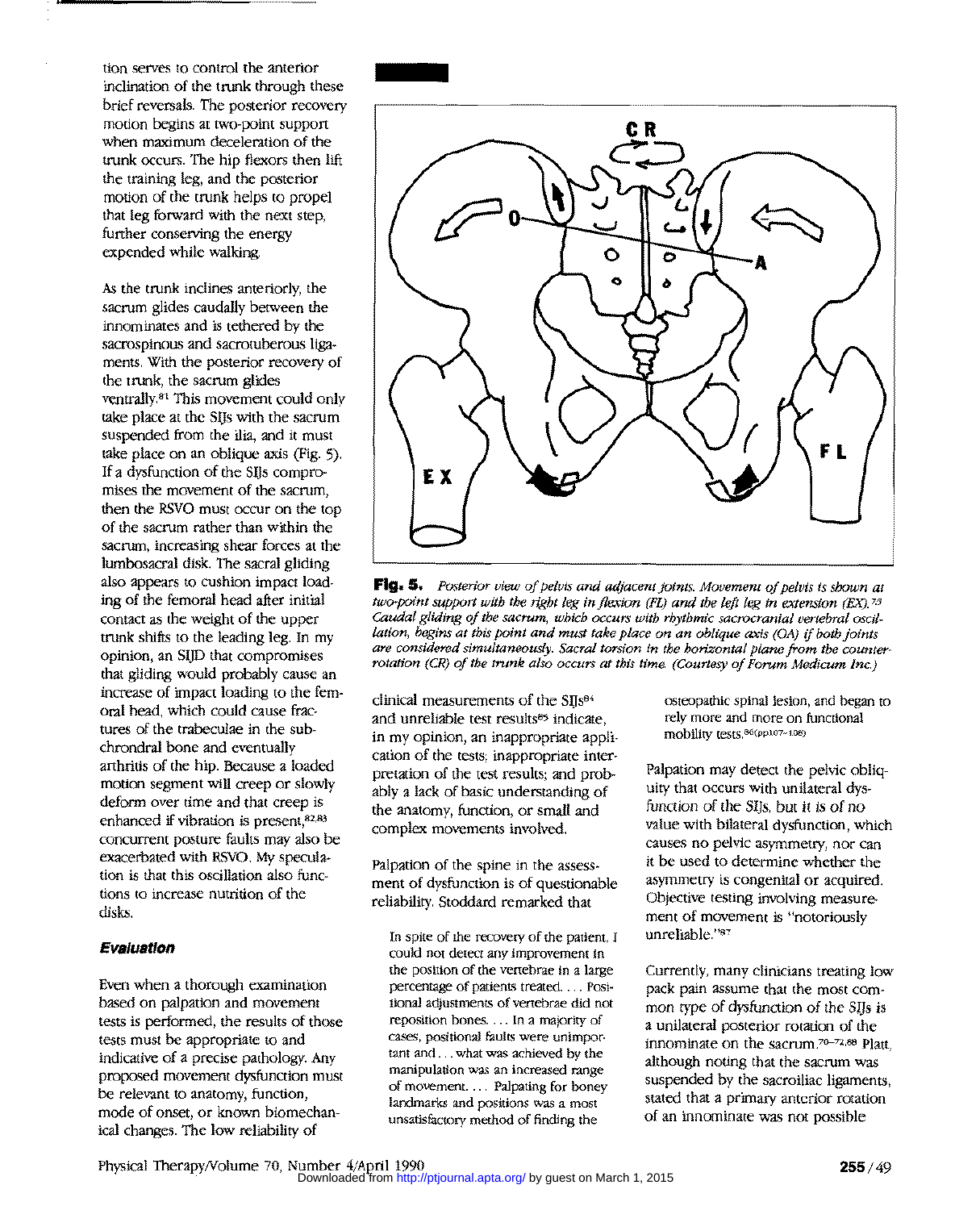without a destruction of bony or ligamentous tissue and concluded that the primary pelvic lesion was the posterior rotation of one innominate bone on the sacrum.<sup>63</sup> Although the innominate does not appear capable of moving directly anteriorly on the sacrum because of the wedge shape of the sacrum, Plan overlooked the fact that many people believe the innominate can move anteriorly and downward relative to the sacrum because the sacrum narrows caudally.

McConnell and Teal1 described a condition in which the ilium is forward, the ischium is backward, and the "innominatum is thrown downward" on the sacrum. This causes an apparent lengthening of the limb that can be noticed by comparing the heels when the patient is positioned supine.<sup>89</sup> Chamberlain identified and described this downward rotation and fixation of the innominate bone on the sacrum by using stereoscopic roentgenograms and special positioning techniques. He also found that "the patient's acute sacroiliac symptoms have almost invariably been on the side of the high pubis" when the patient is positioned standing.24 Chamberlain believed that it was highly unlikely this condition could occur bilaterally, but Swart has described bilateral anterior innominate dysfunction and its correction.27

If the SIJD is not properly corrected, the SIJs may become inflamed. Davis and Lentle used technetium-99m stannous pyrophosphate bone scanning with quantitative sacroiliac scintigraphy in 50 female patients with ILBPS  $(\text{age range} = 21 - 71 \text{ years}, \bar{X} = 39)$ and found that 22 patients (44%) had sacroiliitis. Eight of these patients (36%) had unilateral sacroiliitis, and 14 (64%) had bilateral sacroiliitis. Of the 22 patients with abnormal scans, 20 had normal radiographs.90

# **Influence of Sacroiliac Joint Dysfunction on Idiopathic Low Back Pain Syndrome**

From my perspective, I believe that the influence of the action of the SIJs on ILBPS, disk disease, idiopathic

arthritis of the hip, scoliosis, spondylolisthesis, and the biomechanics of lifting mechanisms has been generally overlooked or ignored in the literature. Grieve concluded that "either the condition goes unrecognized or, because of authoritarian and intimidating pronouncements about its non-existence, the likelihood of the condition is not included among the many factors for assessment, and a careful comprehensive examination of the joint is not conducted."<sup>88(p284)</sup> Consequently, much of this discussion is presented relative to my own research and experience.

# **Pathomechanics**

Although varying considerably in severity, the common onset of SIJD occurs with an anterior shift of the line of gravity when leaning forward to perform some task (Fig. 3).76 Because the abdominal muscles are not active in the normal standing posture.<sup>91,92</sup> when the weight of the upper trunk moves over the anterior pelvis, the pelvis rotates either downward anteriorly or anteriorly and obliquely around the acetabula. The severity of the dysfunction may be increased depending on the rapidity of the weight transfer and the amount of weight added to the upper trunk during lifting, bending, or lowering. I believe that, because the posterior ligaments of the sacrum are loosened when the innominates move anteriorly on the sacrum and the thin sheath of anterior sacroiliac ligaments offers only minimal protection, the SIJs are vulnerable to injury and fixation anteriorly.

My own analysis of the pathomechanics of the SIJ is that anterior rotational forces tend to rotate the innominate bones anteriorly and downward around the acetabula while the ilia lift and carry the sacrum upward, changing the relationship of the SIJs to the acetabula (Fig. 6). Because the sacrum is placed within the innominates and is wider anteriorly than posteriorly, the innominate bones rise and diverge on the sacrum where they may become fixated. Although more common bilaterally, this fixation frequently occurs unilaterally, causing a pelvic obliquity and a high iliac crest on the same side when the patient is positioned standing. This high iliac crest, high PSIS, and increased pelvic angle on the involved side may be mistaken for a posterior SIJD. With the patient positioned supine, however, the acetabulum on the involved side will move downward in relationship to the SIJs, causing an apparent lengthening of the leg on that side, which can be noticed by comparing the relative positions of the malleoli in the midline. Because the acetabula also move posteriorly relative to the SIIs with the unilateral lesion, that leg will appear to be shorter than the uninvolved leg when the patient is in the long-sitting position.9

In my clinical experience, the most consistent sign that confirms the lesion and corrects the dysfunction is not the apparent difference in leg length, if any, but the manner in which the leg length appears to change with mobilization of the innominates on the sacrum when the patient is positioned supine. I believe that when a suspected anterior dysfunction of the SIJ is corrected with a posterior and upward movement of the innominate on the sacrum, the anterior superior iliac spine (ASIS) moves upward and the ipsilateral PSIS will move caudally and medially on the sacrum. The leg on that side will appear to become shorter, as noted when comparing the relative leg length at the malleoli in the midline. Marking the broadest part of each medial malleolus with a felt-tipped marker makes this movement more obvious, and measurements can be made between these marks. In my experience, carefully palpating, marking, and measuring the location of the PSISs before and after mobilization will demonstrate movement medially and caudally on the sacrum of 1 to 1.5 cm or more. With bilateral dysfunction, the relative leg length is assessed by comparing the malleoli in the middle before and after flexion of each innominate on the sacrum because each leg appears to shorten with the maneuver as each side is corrected.9.27-30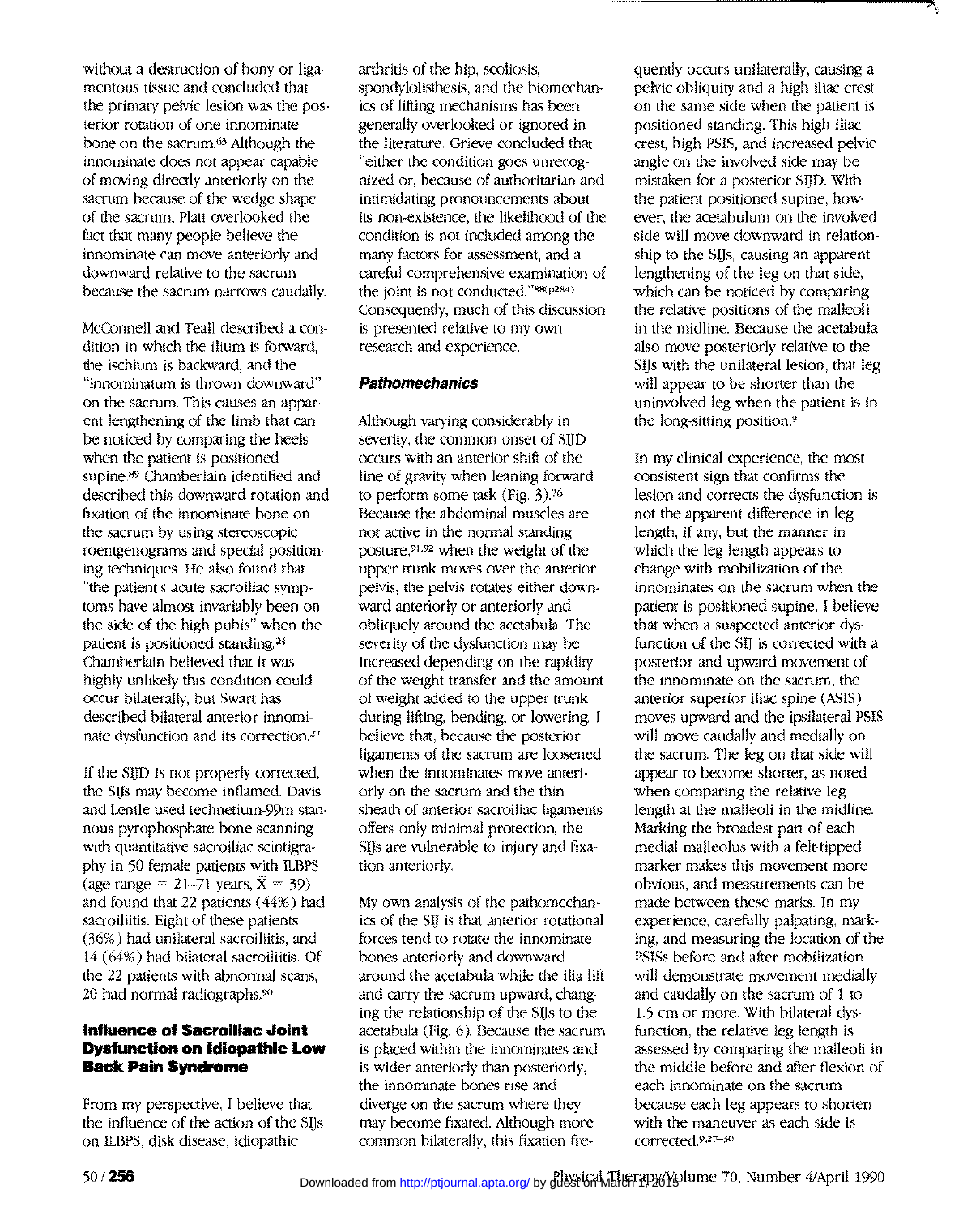By correlating apparent changes in leg length with measurements of the movements of the PSISs on the sacrum before and after mobilization, I have tentatively identified what appears to be a compromise of the anterior SIJD that could be mistaken for a superior iliac shear or a posterior SIJD. In the position of anterior SIID, the PSISs move cephalad and laterally on the sacrum as the ASISs rotate anteriorly and downward around the acetabula, indicating that the movement of the sacrum within the innominates is on a transverse axis probably just superior to the center of the SIJ. **As** the PSISs diverse on the wedge of the sacrum, compression of tissue, resulting in impairment of movement of the SIJ, appears to occur near the new position of the PSIS and may cause a shift in the transverse axis. I hypothesize that the divergence of the PSISs would decrease tissue pressure on the anterior aspect of the SIJs, allowing the anterior aspect of the iliac component of the SIJ to slip cephalad on the anterior aspect of the sacral surface of the SII and to pivot on the area of increased tissue pressure. The area of increased tissue pressure becomes a new, but abnormal, axis (Fig. 7), compromising the original anterior SIJD. This condition also could cause the leg to appear to shorten in the supine position, but to lengthen in the longsitting position.

In my clinical practice, the mechanism of the compromised anterior SIJD is confirmed and corrected by observing the changes in apparent leg length during various maneuvers. A sharp pull on the leg on the affected side in the long axis corrects the anterior shearing and the leg appears to become longer, but the PSISs remain essentially in the same position. The joint then is in a position of anterior dysfunction, which can be corrected by rotating the innominate posteriorly and downward on the sacrum. This makes the leg appear to shorten again. I believe, however, that the PSISs will move caudally and medially on the sacrum. If an attempt at correction of this condition is made while applying sudden traction to the ipsilat-



**Fig. 6.** *In the flexion position (FL), the line of gravity (LG) is posterior to the acetabula and causes a posterior rotational force around the acetabula. As the line of*  gravity moves anteriorly to the acetabula in the extension position (EX), the pelvis rotates anteriorly around the acetabula. The top of the acetabula (K) to the base *(DD) remains constant. Although the height of the posterior superior iliac spine (PD) and of the anterior superior iliac spine (AD) changes considerably, the level of the crests of the ilia* **(CL)** *may not change much. As the level of the sacroiliac joint (S) rises, apparent leg length is increased in both supine and standing positions. The horizontal distance from K to S becomes shorter; thus, in the patient with sacroiliac joint dysfunction, leg length may be shorter during sitting, but longer when positioned supine. (Courtesy of Forum Medicum Inc.)* 

eral leg with the leg in about 30 degrees of abduction and 20 degrees of hip flexion, the leg will appear to become shorter rather than longer. My rationale is that the traction effort in this position causes the PSISs to move caudally and medially and the anterior innominate to move posteriorly and cephalad on the sacrum toward its resting position. I also believe that this condition can be corrected by grasping the ischial tuberosity and buttock and pulling anteriorly with one hand while pushing downward and posteriorly with the other hand placed on the superior aspect of the iliac crest. My experience indicates that for correction of SIJDwhether compromised or not-the clinician not only must rotate the anterior pelvis upward and posteriorly, but must also strive to move the

posterior aspect of the innominates downward and medially on the sacrum at the same time. The patient can self-correct for this condition by flexing the hip and knee with the thigh in horizontal abduction.30 In my opinion, correction must always be performed bilaterally.

Cibulka and associates have suggested that an SIJD creates an anterior tilt of the innominate on one side and a posterior tilt of the contralateral innominate.<sup>93,94</sup> Their data may also be interpreted in terms of a unilateral anterior STJD, which also causes a high iliac crest, a high PSIS, and an increased pelvic angle on the same side. The unilateral anterior SIJD can be simply demonstrated by comparing the relative leg length with the patient positioned supine. If the leg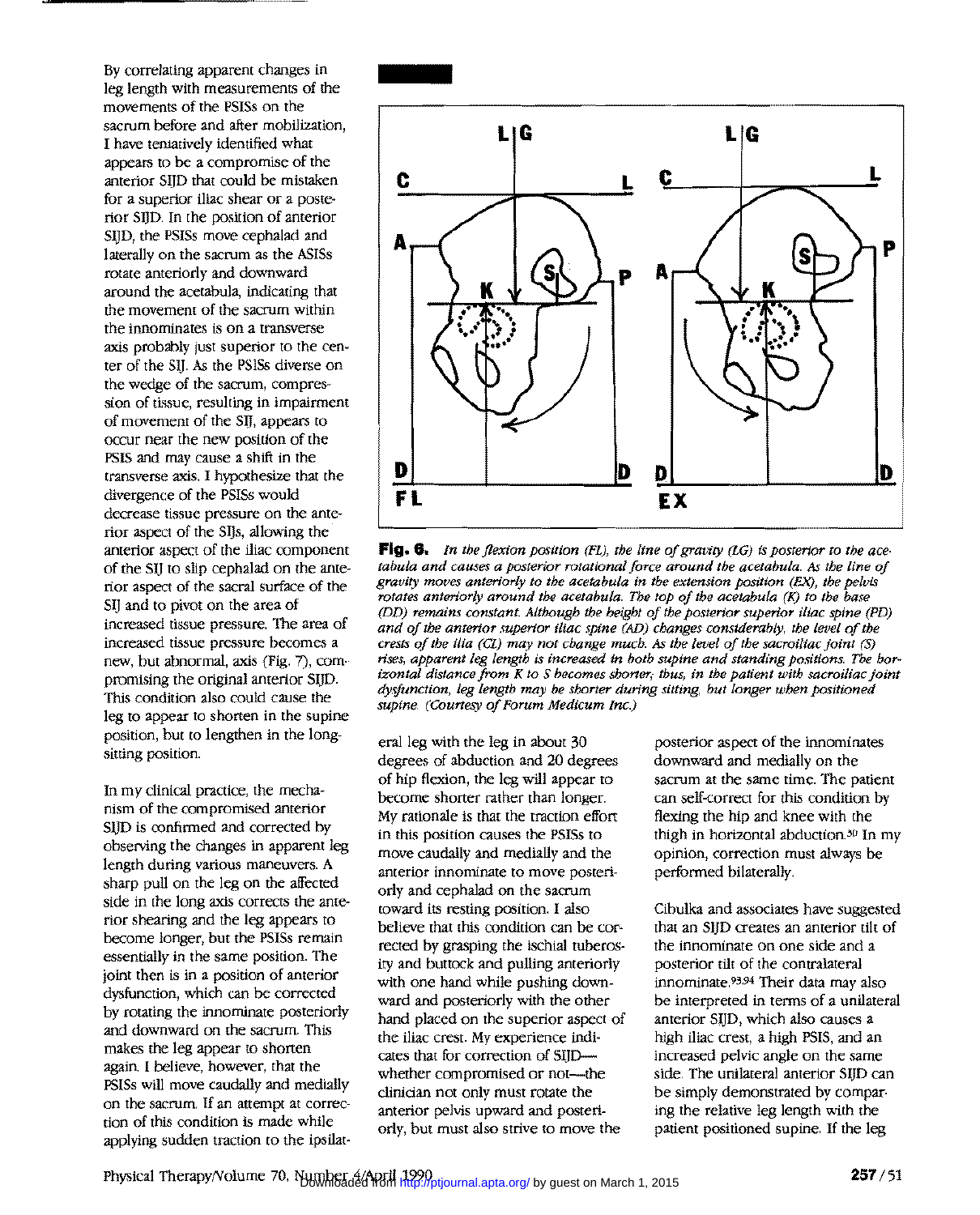on the side of the high iliac crest is longer than the other leg when the patient is positioned supine, then the dysfunction was anterior. Flexion of that innominate on the sacrum will cause that leg to appear to shorten and will cause the iliac crests to be level when the patient is positioned ~tanding.9~2s-30

Although an anterior tilt of the innominate on one side and a posterior tilt of the innominate on the other side occur with the asymmetrical movement of locomotion,<sup>73</sup> I believe there are several reasons why these movements probably do not occur with dysfunction: 1) The common mode of onset occurs when both innominates are moving directly anteriorly and downward or obliquely anteriorly and downward around the acetabula (after which, one side may become compromised); 2) for the innominates to rotate anteriorly enough on one side and posteriorly enough on the other side so that both innominates are dysfunctional would appear to cause more torsion at the pubic symphysis than is structurally available; and **3)** because the innominates normally move posteriorly on the sacrum against the strong posterior ligaments and excessive motion posteriorly is effectively blocked,64 it is unlikely that a posterior dysfunction of the SIJs exists. Unequal heights of the PSISs with concurrent inequality of the innominate tilt can exist in various degrees of SIJD.

# **Effect on Passive Straight Leg Raising**

Bohannon et a1 found a constant relationship among PSLR, pelvic rotation, and the pelvic angle. Pelvic rotation occurred in every subject by 9 degrees of PSLR and usually before 4 degrees of PSLR.95 Thus, any restriction in pelvic rotation caused by an SIJD might affect the PSLR test. Dysfunction on the SIJs can also cause hamstring muscle strain<sup>94</sup> and sciatic pain.<sup>96</sup> I believe, therefore, that PSLR can be used effectively to help assess this dysfunction. Passive straight leg raising may increase pain in an inflamed sciatic nerve, while the



**Fig. 7** *(Diagram TA). In the patient with sacroiliac joint dysfunction, the innominate(s)* move on a transverse axis (O) relative to the resting position (A) (solid line) to *the position of dysfunction (B) (dotted line). The cephalad and lateral movement of the posterior superior iliac spine (PSIS) on the sacrum spreads the joint, increasing tissue pressure near the PSIS. (Diagram* **AA)** *The PSIS then becomes an alternate axis of rotation (O), which may allow the innominate(s) to shift to a second position (C) (dashed*  line). This shift of the innominate(s) makes correction in flexion somewhat more diffi*cult. (Courtesy of Forum Medicum Inc.)* 

simultaneous pull of the hamstring muscles on the innominate bone can cause a posterior rotation force that may ease the pain of an anterior SIJD. Mennell noted that, as the ipsilateral innominate bone moves posteriorly with PSLR, the sacrum is carried posteriorly on the opposite innominate, and contralateral pain in the low back is indicative of an anterior SIJD on the contralateral side.70 Theoretically, PSLR will tend to slacken the fibers of the contralateral posterior sacroiliac and iliolumbar ligaments. Passive straight leg raising may cause ipsilatera1 pain in the low back when lowering the leg if the patient is holding back and actively assisting in lowering the leg because the pull of the iliacus muscle tends to move the ipsilateral innominate anteriorly on the sacrum, increasing the pain of an anterior SIJD. This movement may give the impression of pain in the iliacus; however, if the patient stabilizes the anterior pelvis by raising the head and shoulders to contract the abdominal muscles and is then able to lower the leg without discomfort, the source of the pain is the SIJ and not muscle.

Passive straight leg raising may also cause ipsilateral pain in the low back, which I have found indicates the anterior sacral shear that compromises an anterior SIJD.30

# **Effect on Galt**

I believe that SIJ motion plays a critical role in gait, and the following represents my interpretation of events that occur during walking. When the pelvis rotates anteriorly in the horizontal plane, the ipsilateral trochanter is positioned posteriorly and is closely packed to the pelvis with initial impact (Fig. 8A). With ipsilateral extension, the contralateral pelvis rotates anteriorly in the horizontal plane as the ipsilateral trochanter swings anteriorly (Fig. 8C). This movement is controlled by the decelerating force applied by an eccentric contraction of the gluteus maximus muscle, which serves to decrease impact loading of the femoral head. Counterrotation of the upper trunk also serves to help decrease this impact loading on the ipsilateral side as these forces are dissipated in the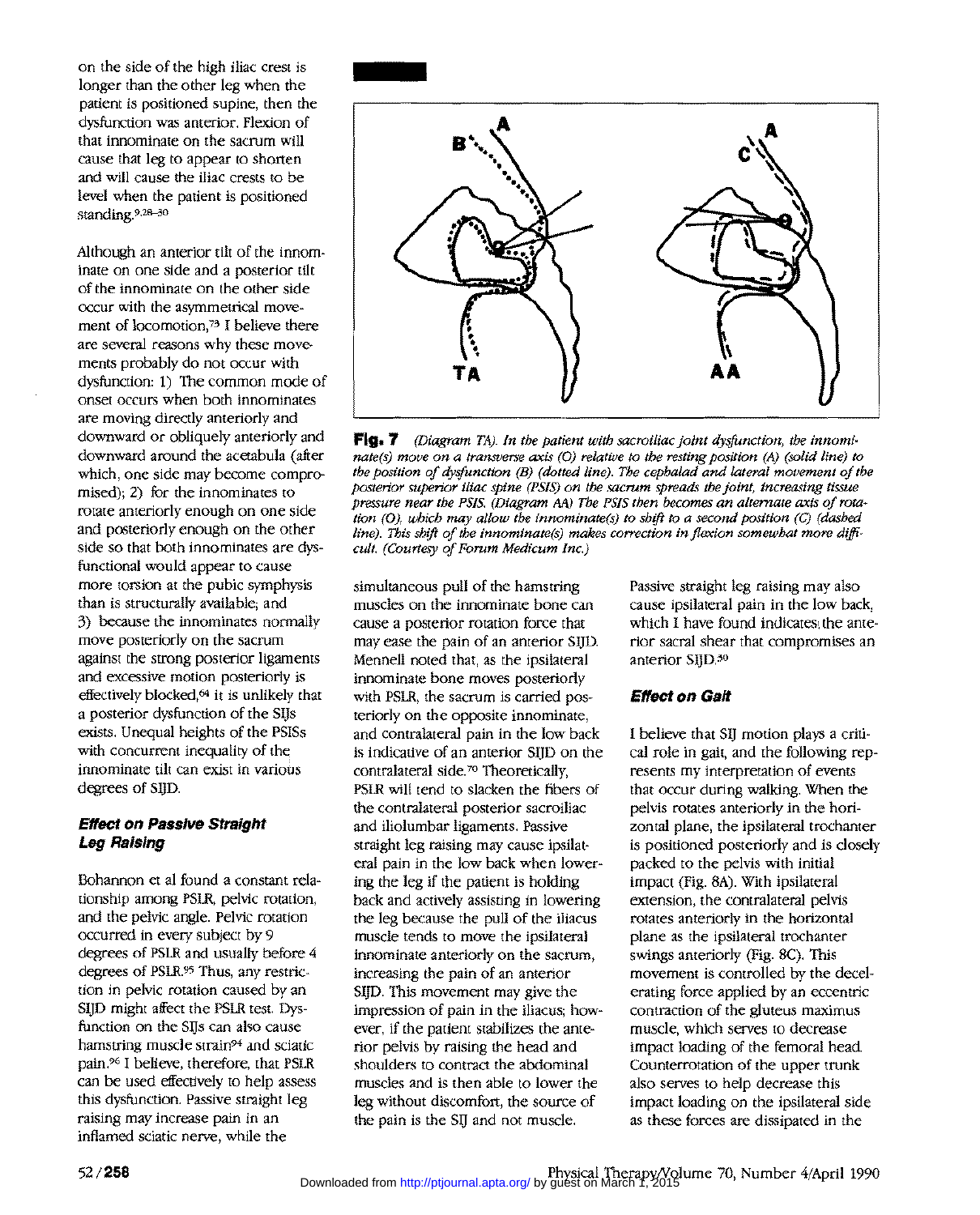

**Fig. 8** *With heel-strike on the lefr side (A), the trochanter is posterior toward the innominate, the nght leg is in extension (e), and the nght tmchanter is more anterior to the innominate (two-point support). During mid-swing with weight bearing on the left side (B), the gluteus muximus muscle (GM) is elongating. With heel-strike on the right side (C), the right tmchanter is posterior toward the innominate, the lefr leg is in extension, and the gluteus maximus muscle completes deceleration. (Courtesy of Forum Medicum Inc.)* 

dynamic elasticity of the posterior ligaments of the SIJs. This counterrotation also probably hnctions to protect the lumbar disks from torsion shear, which would appear to be markedly increased without this deceleration and dissipation. In support of this hypothesis, Ducroquet et al noted a decrease of pelvic rotation in the horizontal plane in patients with SIID.97

#### **Effect on Reglonal Musculature**

I have observed in my patients that pain in the buttocks is commonly associated with low back pain, but is not necessarily referred pain or pain in the sciatic nerve. I hypothesize that because the gluteus maximus muscle originates from both the sacrum and the ilium, when the innominate moves anteriorly on the sacrum with anterior SIJD, the conjoint origin is separated, thus also separating the fibers of the gluteus maximus muscle on a line from just inferior to the PSISs to the greater trochanter. A movement of 1 to 1.5 cm cephalad and laterally of the PSISs on the sacrum is not unusual, and I have measured as much as 2.5 cm with correction in a young woman who suffered acute low back pain after a fal1.30

Bogduk demonstrated that the large mass of spinal extensor musculature has a relatively small origin, principally on the posterior surface of the sacrum.<sup>98</sup> McGill found large forces generated within the large low back extensors, which were transmitted to the aponeurosis and directly to the sacroiliac region, suggesting that connective tissue microtrauma is a factor in clinically observed sacroiliac trauma and pain.9 He also suggested that microtrauma is often accompanied by a spasm of the extensor muscles. I believe the spinal extensor musculature must play a substantial part in the regular recovery of the spine during RSVO, and if movement of the SIJs is impaired by dysfunction, stresses on the aponeurosis would be increased. Pain in these muscles may be a secondary effect. In comparing electromyographic activity in the lumbar paraspinal muscles of subjects with and without chronic low back pain, Miller found similar levels of integrated EMG activity in both groups of subjects while they performed various tasks. No evidence was found to demonstrate the presence of the reflex-spasm cycle in the subjects with chronic low back pain.1o0

# **Associated Abdomlnal Paln**

Occasionally, associated pain will occur in the abdomen at Baer's sacroiliac point, which has been described as being 2 in\* from the umbilicus on a line from the umbilicus to the ASIS.70@90),72@24) Theoretically, torsional strain on the SIJ can modify tenderness at this point, and mobilization of the SIIs can relieve it.29@142)379@152) Norman injected a local anesthetic into the SIJs and successhlly relieved the lower abdominal pain.<sup>101</sup> Wilson called attention to the fact that "unusual radiation of pain from the lower three lumbar vertebral joints has led to the unnecessary removal of pelvic organs in the female and to coccygectomy."<sup>102</sup>

# **Assoclatlon with Pregnancy and Menstruation**

Grieve found that sacroiliac strains sometimes follow gynecological and obstetrical operations.1°3 Ligamentous laxity accompanies pregnancy in the last trimester $104,105$  and to a lesser degree during menstruation and menopause.<sup>105</sup> Postmortem specimens in various stages of pregnancy clearly showed that the increased range of movement is easily recognizable by the fourth month and that at full term the range increased by about 2<sup>1/2</sup> times. In one subject, the anterior margins of the joint could be separated by almost 2 cm.<sup>67</sup> Movement abnormalities of the SIJs and pubic joints are a common cause of persistent postpartum pain, and simple mobilizing techniques localized to the SIJs are very effective in alleviating this pain. $88(p283)$ 

# **Effect on Nerves and Treatment by Injection**

**An** anterior and downward rotation of the innominates on the sacrum may stretch the spinal nerve roots, which in turn may cause neurological changes<sup>57</sup> or lancinating pain.<sup>59</sup> Norman and May treated over 300 patients with injection of local anesthetic into the SIJs, relieving pain immediately in patients who had both sensory changes and an absent Achil-

**<sup>\*1</sup>** in = *2.54* **cm.**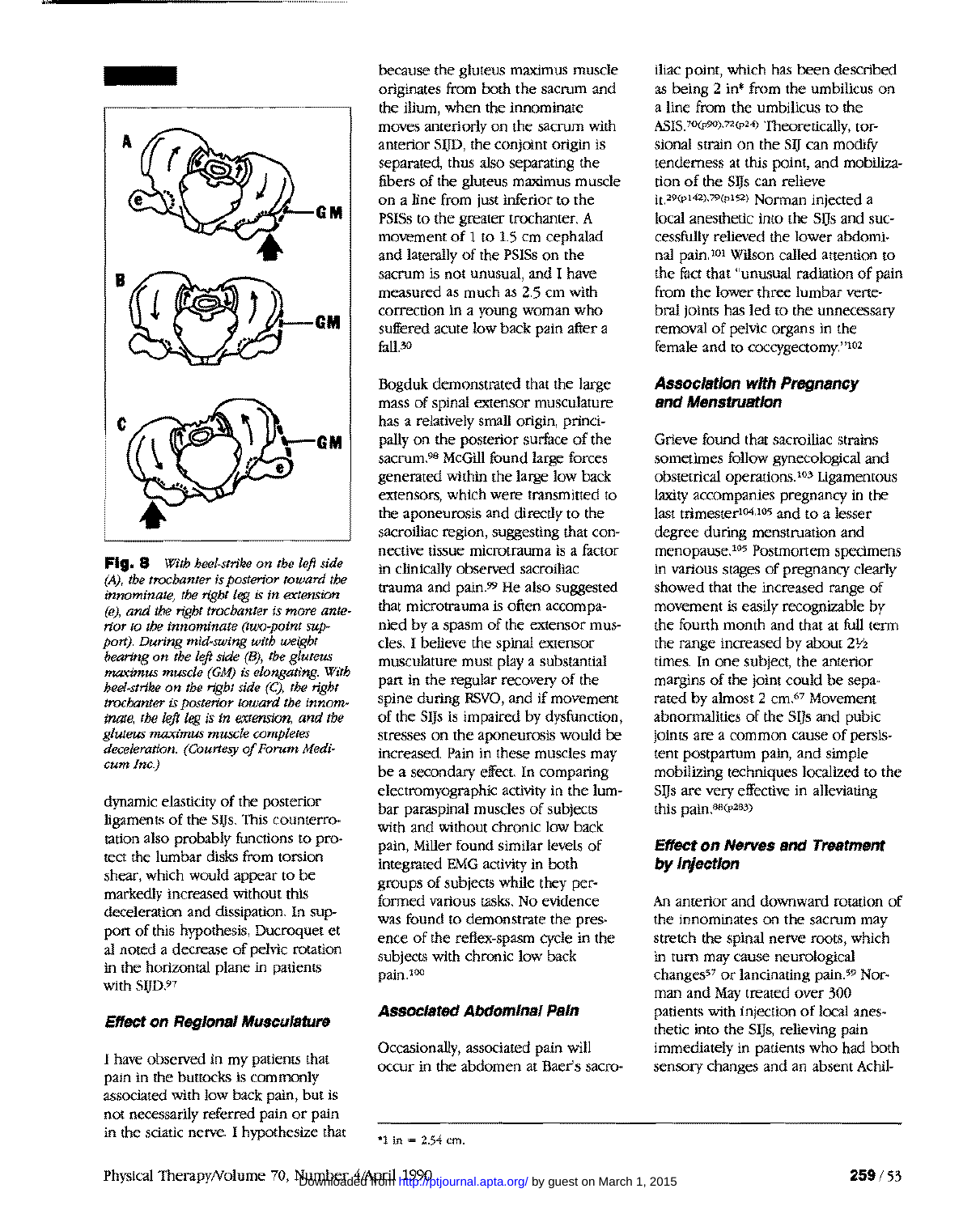les reflex.106 Therapeutic results were obtained by adding hydrocortisone to the anesthetic. Several patients with continuing low back pain following one or two laminectomies were successfully treated by three or four injections.'% Ray also reported good relief from ILBPS by performing facet nerve blocks and sacroiliac desensitization with needle rhizotomies.107 In a double-blind study, Ongley and associates successfully treated chronic low back pain and ligamentous insufficiency with manipulation of the SIJs, flexion exercises, and sclerosant injections into the adjacent ligaments to proliferate the production of connective tissue.<sup>108</sup>

#### **Pain Production that May Mimic an Increase in lntradlskal Pressure**

Low back pain is frequently precipitated or exacerbated while leaning forward concurrent with an increase in intradiskal pressure<sup>11</sup>; however, if the pain is secondary to SIJD, it can be prevented or relieved by supporting the anterior pelvis with the abdominal muscles prior to leaning forward. Coughing or straining may cause or increase the pain of SIJD. **An**  increase of intra-abdominal pressure probably spreads the innominate bones on the sacrum, stretching the painful tissues even further.9 If stabilization of the SIJs by lateral compression of the innominate bones (after correction of the SIJD) does not alleviate pain during coughing or straining, then the coughing or straining may be related to an increase in intradiskal pressure or to an injury to the muscles involved in forced expiration.

Mennell described how pain on sitting may arise from the SIJs through a combination of unequal weight distribution and rotation when the ischial tuberosity is fixated, causing an anterior torsional strain on the SIJ. $\frac{30}{20}$ I have found that pain on sitting caused by SIJD can be diEerentiated from pain caused by the increase in intradiskal pressure by placing a pad about 2 to **3** cm thick under the upper thighs, just anterior to the ischial tuberosities.<sup>50</sup> This technique

lifts the anterior pelvis, causing a corrective force in flexion, and relieves the pain of an anterior SIJD.

# **Effect on Laterally Deviated Splne**

In my clinical practice, I have found that proper mobilization of the SIJs can provide a rapid correction of the laterally deviated lumbar spine and immediate relief of acute low back pain without the use of traction, lateral shift, or other mobilization of the lumbar spine. The laterally deviated spine has been thought to be a shift of the nucleus pulposus within a presumably intact annulus fibrosus, $88(p154)$ but may actually be a shift in the sacral dynamics in patients with SIJD.

# **Precautions**

In my opinion, mobilization of the SIJs may be precise and appropriate. I believe that, because the normally functioning SIJs allow compensatory rotation for the lumbar spine and an SIID impairs that rotation, a correction of SIJD is possible by forcing a rotation with manipulation.94,109,110 This technique, however, does not provide a consistent method of determining when a complete correction is made, the joint may be caused to wedge more tightly or to become unstable, and torsional shear of the lumbar disks may be increased. Bragard warns that tearing or rupturing of the articular capsule and its ligaments often results from unphysiologic forced movement of the SIIs.<sup>111</sup> With intervertebral disks under torsion, microscopic failure in the annulus fibrosus begins just before **3**  degrees of rotation.52

#### **Summary and Conclusions**

I believe a relatively uncomplicated biomechanical dysfunction of the SIJs is consistent with the nature of most ILBPSs. In my view, this dysfunction may cause acute or chronic low back pain and, if compromised, give the appearance of a posterior dysfunction of the SIJs or a superior iliac shear. It can also mimic disk disease by causing pain on leaning forward, pain on sitting, and pain with coughing or

sneezing. My clinical observations lead me to conclude that secondary effects of the dysfunction are numerous and varied and give the appearance of a multifactorial etiology.

I have presented an argument that impaired function of the SIJs may alter gait, cause pain with ambulation, and increase shear forces on the disk, and it may exacerbate a spondylolisthesis or cause an unstable segment. If SIJD is left untreated or is treated inappropriately, the patient may eventually lose his or her job and family support and become socially isolated. In my opinion, lack of recognition of SIJD has caused inappropriate testing, inappropriate interpretation of test results, inappropriate treatment, inappropriate research, and development of inappropriate technology. Future research on low back pain should include SIJD as a major contributing factor.

#### **Acknowledgment**

I thank Richard W Bohannon, EdD, PT, for his careful review of this manuscript.

#### **References**

1 Troup JDG: The perception of musculoskeletal pain and incapacity for work: Prevention and early treatment. Physiotherapy 74:435-439, 1988

2 Mooney V: Where is the pain coming from? Spine 12:754-759, 1987

**3** Nachemson A: Work for all. Clin Orthop 179:77-85, 1983

4 White AA, Edwards WT, Liberman D, et al: Biomechanics of lumbar spine and sacroiliac articulation: Relevance to idiopathic low back pain. In White **AA,** Gordon SL (eds): American Academy of Orthopaedic Surgeons Symposium on ldiopathic Low Back Pain. St Louis, MO, C V Mosby Co, 1982, pp 296-322

5 Schultz AR: Biomechanics of the lumbar spine: Summary. In White AA, Gordon SL (eds): American Academy of Orthopaedic Surgeons Symposium on ldiopathic Low Back Pain. St Louis, MO, CV Mosby Co, 1982, p 332

6 White **AA:** Introduction. In White **AA.** Gordon SL (eds): American Academy of Orthopaedic Surgeons Symposium on ldiopathic Low Dack Pain. St Louis, MO, C V Mosby Co, 1982, p 2

**7** Snook SH, Campanelli **RA,** Ford RJ: A Study of Back Injuries ar Pratt and Whitney Aircraft. Hopkinton, MA, Liberty Mutual Insurance Co, Research Center, 1980

8 Rowe M: Low back pain in industry: A position paper. J Occup Med 11:161-169, 1969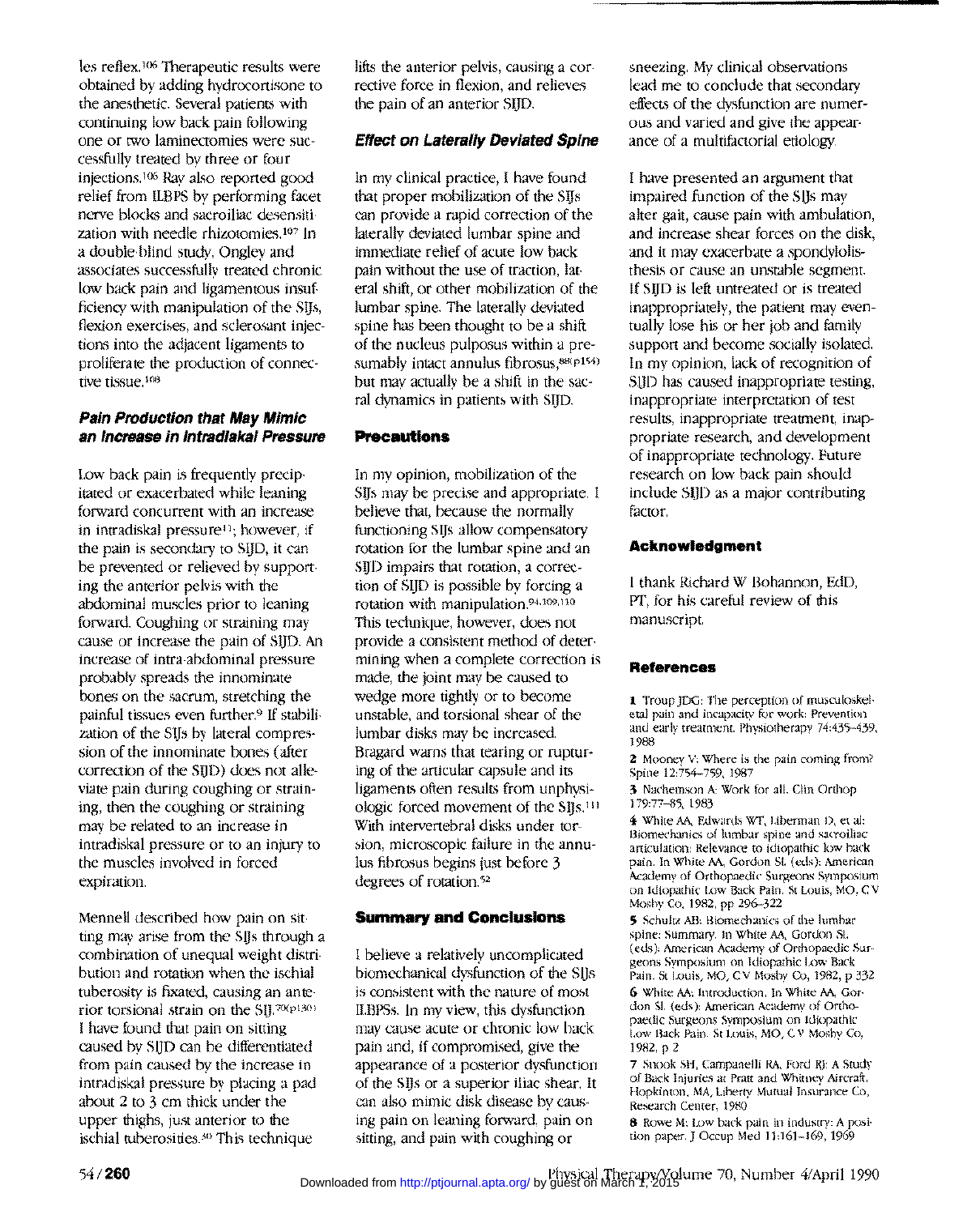**9** DonTigny **RI,:** Function and pathomechanics of the sacroiliac joint: A review. Phys Ther 65:35-44, 1985

**10** O'Brien JP: Anterior spinal tenderness in low back pain syndromes. Spine 4:85-86, 1979

**11** Nachemson **AL:** The lumbar spine: An orthopaedic challange. Spine 1:59-71, 1976 12 Urban LM: The straight-leg-raising test: A review. Journal of Orthopaedic and Sports Physical Therapy 2:117-133, 1981

**13** Valkenburg HA, Haanen HCM: The epidemiology of low back pain. In White AA, Gordon SL (eds): American Academy of Orthopaedic Surgeons Symposium on Idiopathic Low Back Pain. St Louis, MO, C V Mosby Co, 1982, pp 9-22

**14** Witt 1, Vestergaard A, Rosenklint **A:** A comparative analysis of x-ray findings of the lumbar spine in patients with and without lumbar pain. Spine 9:298-300, 1984

**15** Wiesel SW, Tsourmas N, Feffes **HL,** et al: **A** study of computer assisted tomography: The incidence ol' positive CAT scans in an asymptomatic group of patients. Spine 9:549-551, 1984

**16** Macnab I: Backache. Baltimore, MD, Williams & Wilkins, 1977, p 89

17 Troup JDG: The biology of back pain. New Scientist 65: 17-23, 1975

**18** Wiltse **LI.:** The effect of common anomalies at the lumbar spine upon disk degeneration and low back pain. Orthop Clin North Am 2:569571, 1971

19 Giles LGF, Taylor JR: Low back pain associated with leg length inequality. Spine 6:510-521, 1981

**20** Stoddard A: Manual of Osteopathic Practice. London, England, Century Hutchinson Publishing I.td, 1969

**21** Greenman PE: Lift therapy: Use and abuse. J Am Osteopath Assoc 79:238-250, 1979

**22** Grundy PF, Roberts CJ: Does unequal leg length cause back pain: A case control study. Lancet, August 4, 1984, pp 256-258

**23** Friberg 0: Clinical symptoms and biomechanics of lumbar spine and hip joint in leg length inequality. Spine 8:643-651, 1983

**24** Chamberlain E: The symphysis pubis in the roentgen examination of the sacroiliac joint. American Journal of Roentgenology, Radium Therapy and Nuclear Medicine 24:621-625, 1930

**25** Bailey **HW,** Beckwith CG: Short leg and spinal anomalies: Their incidence and effects on spinal mechanics. J Am Osteopath Assoc 36:313-327. 1937

**26** McConriell CP, Teall CC: The Practice of Osteopathy, ed 3. Kirksville, MO, Journal Printing Co, 1906

**27** Swart J: Osteopathic Strap Technique. Kansas City, KS, Joseph Swart Publisher, 1923, p 15 **28** DonTigny **RL:** Dysfunction of the sacroiliac joint and its treatment. Journal of Orthopaedic and Sports Physical Therapy 1:23-35, 1979

**29** DonTigny RL: Function, dysfunction, and manual treatment of the sacroiliac joint. In Nwuga VCIl (ed): Manual Treatment of Back Pain. Melbourne, FL, RE Krieger Publishing Co Inc, 1986, chap 8

**30** DonTipny KL: Sacroiliac Joint Dysfunction: Recognition and Treatment-Postgraduate Advances in Physical Therapy, Course 111. Berryville, VA, Forum Medicum Inc, to be published

**31** Coyer **AB,** Curwen IHM: Low back pain treated by manipulation: A controlled series. Br Med J 1:705-707, 1955

**32** Doran DML, Newell DJ: Manipulation in treatment of low back pain: A multicentre study. Br Med J 2:161-164, 1975

**33** Saunders DH: Lumbar traction. Journal of Orthopaedic and Sports Physical Therapy 1:36- 45,1979

**34** Waddell G: A new clinical model for the treatment of low-back pain. Spine 12:632-644, 1987

**35** Gracovetsky S, Farfan HF: The optimum spine. Spine 11:543-571, 1986

**36** Sullivan MS: Back support mechanisms during manual lifting. Phys Ther 69:38-45, 1989

**37** Merskey H, Boyd D: Emotional adjustment and chronic pain. Pain 5:173, 1978

**38** Beals RK, Hickman NW: Industrial injuries of the back and extremities. J Bone Joint Surg [Am] 51:1593-1611, 1972

**39** Thompson M: Low back pain and sciatica. Eular Bulletin (English Edition) 967, 1980

**40** Deyo **RA,** Diehl **AK,** Rosenthal M: How many days of bed rest for acute low back pain? **A** randomized clinical trial. N Engl J Med 315:1064-1070, 1986

**41** Kramer J: Intervertebral Disk Diseases: Causes, Diagnosis, Treatment and Prophylaxis (translated from German by 1 F Goldie). Chicago, IL, Year Book Medical Publishers Inc, 1981

**42** Vogel G, quoted in Kramer J: Intervertebra1 Disk Diseases: Causes, Diagnosis, Treatment and Prophylaxis (translated from German by 1 F Goldie). Chicago, IL, Year Book Medical Publishers Inc, 1981, p 21

**43** Stahl C, quoted in Kramer J: Intervertebral Disk Diseases: Causes, Diagnosis, Treatment and Prophylaxis (translated from German by 1 F Goldie). Chicago, IL, Year Book Medical Publishers Inc, 1981, p 21

44 Farfan HF: Mechanical Disorders of the Low Back. Philadelphia, PA, Lea & Febiger, 1973

**45** White **AA,** Panjabi M: Clinical Biomechanics of the Spine. Philadelphia, PA, J B Lippincott Co, 1978

**46** Shah JS, Hampson WGJ, Jayson MN The distribution of surface strain in the cadaveric lumbar spine. J Bone Joint Surg [Br] 60:246 251, 1978

**47** Jayson M: Structure and function of the human spine. In: Conference Proceedings: Engineering Aspects of the Spine. London, England, Mechanical Engineering Publications Ltd, 1980, p 9

**48** Roaf R: A study of the mechanics of spinal injuries. J Bone Joint Surg  $[Br]$   $42:810-823$ , 1960

**49** Brown T, Hansen RJ, Yorra AJ: Some mechanical tests on the lumbosacral spine with particular reference to the intervertebral disks. J Bone Joint Surg [Am] 39:1135-1164, 1957

**50** Braddock GTF, quoted in Grieve GP: Common Vertebral Joint Problems. New York, **NY,**  Churchill Livingstone Inc, 1981, pp 502-505 **51** Nachemson **AL,** Morris JM: In vivo measurements of intradiscal pressure. J Bone Joint Surg [Am] 46:1077-1092, 1964

**<sup>52</sup>**Farfan HF, Cossette JW, Robertson GH, et al: The effects of torsion in the production of disc degeneration. J Bone Joint Surg [Am] 52:468-497, 1970

**53** Cyron BM, Hutton WC, Troup JDG: Spondylotic fractures. J Bone Joint Surg [Br] 58:462-466, 1976

**54** Holt EP: Fallacy of cervical discography: Report of 50 cases in normal subjects. JAMA 188:799-801, 1964

**55** Holt EP: The question of lumbar diskography. J Bone Joint Surg [Am] 50:720-726, 1968 **56** Bohannon RW, Gajdosik RL: Spinal nerve root compression-Some clinical implications: A review of the literature. Phys Ther 67:376-382, 1987

**57** Sunderland S, Bradley KC: Stress-strain phenomena in human spinal nerve roots. Brain 94:120, 1971

**58** Bogduk N, Twomey LT: Clinical Anatomy of the Lumbar Spine. New York, NY, Churchill Livingstone Inc, 1987, **p** 134

**59** Smyth MJ, Wright V: Sciatica and the intervertebral disk: An experimental study. J Bone Joint Surg [Am] 40:1401-1418, 1959

60 White AA, Edwards WT, Libermand D, et al: Biomechanics of lumbar spine and sacroiliac articulation: Relevance to idiopathic low back pain. In White **AA,** Gordon SL (eds): American Academy of Orthopaedic Surgeons Symposium on Idiopathic Low Back Pain. St Louis, MO, CV Mosby Co, 1982, p 315

**61** O'Donoghue DH: Treatment of Injuries to Athletes. Philadelphia, PA, W B Saunders Co, 1962

**62** Cunningham DJ, cited by Dwight T, et al: In Piersol GA (ed): Human Anatomy, Including Structure and Development and Practical Considerations. Philadelphia, PA, J B Lippincott Co, 1907, p 346

**63** Plan R: Pelvic technique. J Am Osteopath Assoc 14:86-88, 1914

*64* Grant JCB: A Method of Anatomy: Descriptive and Deductive, ed 6. Baltimore, MD, Williams & Wilkins, 1958

**65** Weisl H: The Relation of Movement to Structure in the Sacroiliac Joint. Doctoral Thesis. Manchester, England, University of Manchester, 1953

*66* Weisl H: Movement of the sacroiliac joint. Acta Anat (Basal) 23:80-91, 1955

**67** Brooke R: The sacro-iliac joint. J Anat 58:299305, 1924

**68** Pitkin HC, Pheasant HC; Sacroarthrogenetic telagia. J Bone Joint Surg 18:36%374, 1936

**69** Erhard R, Bowling R: The recognition and management of the pelvic component of low back and sciatic pain. Bulletin of the Orthopaedic Section, American Physical Therapy Association 2(3):415, 1977

**70** Mennell JB: The Science and Art of Joint Manipulation: The Spinal Column. London, England, J &A Churchill Ltd, 1952, vol 2

**71** Mennell JM: Back Pain: Diagnosis and Treatment Using Manipulative Techniques. Boston, MA, Little, Brown & Co Inc, 1960

**72** Bourdillon JF: Spinal Manipulation, ed 3. London, England, William Heinemann Medical Books Ltd, 1982

**73** Lavignolle B, Vital JM, Senegas J, et al: An approach to the functional anatomy of the sacroiliac joints in vivo. Anatomia Clinica 5:169 176, 1983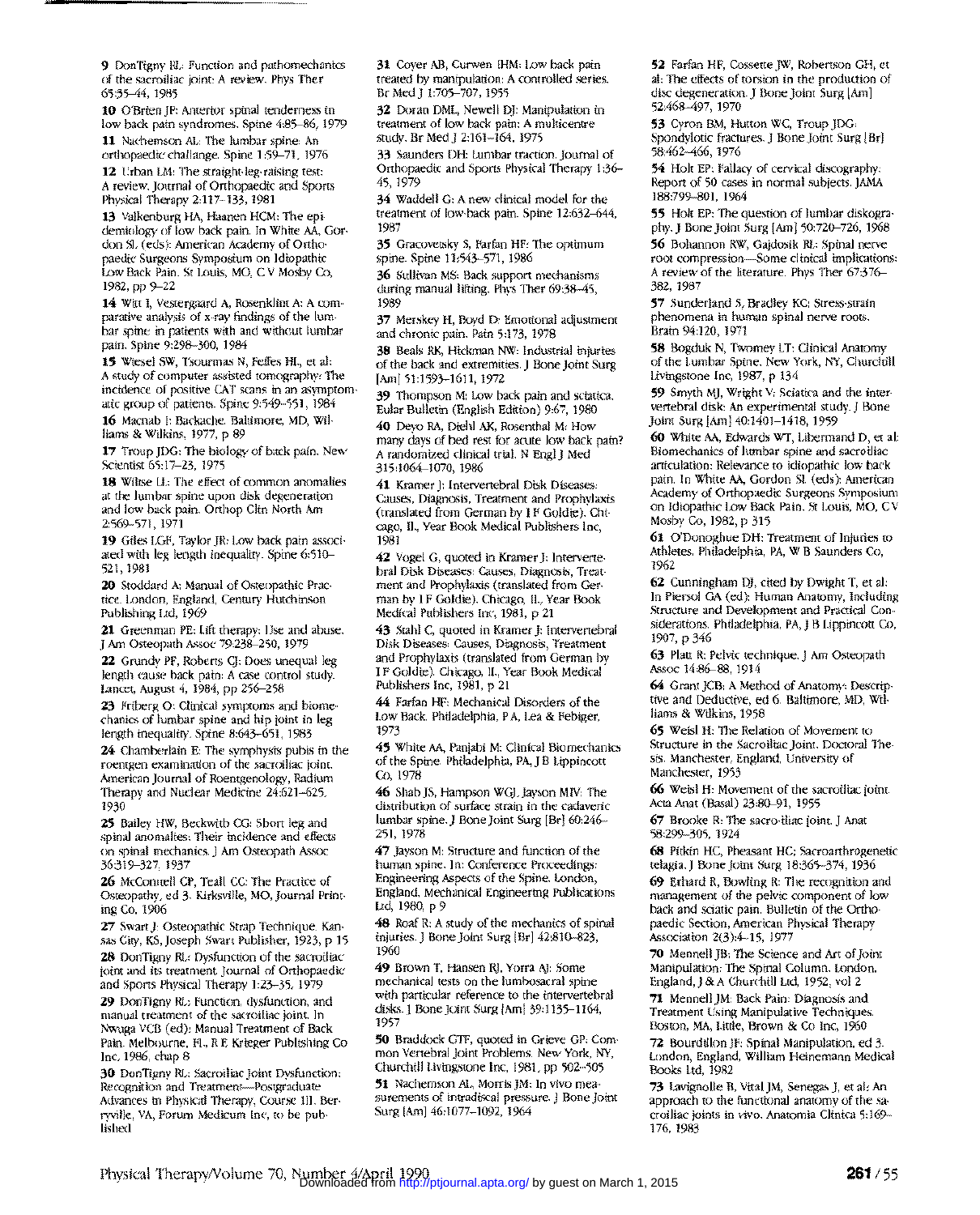**74** Kendall HO, Kendall FP, Boynton DA: Posture and Pain. Baltimore, MD, Williams & Wilkins, 1952

**75** Hines **TF:** Posture. In Licht S, Johnson EW (eds): Therapeutic Exercise, ed 2. New Haven, CT, Elizabeth Licht, Publisher, 1965, pp 486- 506

**76** DonTigny RL: Evaluation, manipulation, and management of anterior dysfunction of the sacroiliac joint. DO 14:215-226. 1973

**77** DeLorme **Tl.:** Exercise. In Bierman W, Licht S (eds): Physical Medicine in General Practice, ed 2. New York, NY, Paul 13 Hoeber Inc, 1952, pp 385-447

78 Cailliet R: Low Back Pain Syndrome, ed 2. Philadelphia, PA, FA Davis Co, 1968

**79** Thorstensson A, Nilsson J, Carlson H, et al: Trunk movements in human locomotion. Acra Physiol Scand 121:9-22, 1984

80 Liberson WT: Accelerometer Studies of Normal Gait. Presented at the American Congress of Physical Medicine Conference. San Francisco, **CA,** August 27-September 1, 1966

**81** Pierrynowski MR, Schroeder BC, Garrity CB, et al: Three-dimensional sacroiliac motion during locomotion in asymptomatic male and female subjects. Presented at the Fifth Conference of the Canadian Society of I3iomechanics, Ottawa, Ontario, Canada, August 1988

**82** Kazarian 1.E: Creep characteristics of the human spinal column. Orthop Clin North Am 6:3-18, 1975

**83** Wilder DG: On loading of the human lumbar intervertebral motion segment. Dissertation Abstracts International 46(B):4328, 1986

84 Potter NA, Kothstein JM: lntertester reliability for selected clinical tests of the sacroiliac joint. Phys Ther 65:1671-1675, 1985

**85** Dihlman W: Diagnostic Radiology of the Sacroiliac Joints (translated from German by L S Michaelis). Chicago, IL, Year Book Medical Publishers Inc, 1980, p 3 Sacroiliac Joinis (translated from German<br>L.S Michaelis). Chicago, Il., Year Book M<br>Publishers Inc., 1980, p. 3<br>**COMMENTARY** 

**86** Stoddard A: The Osteopathic Spinal Lesion. Chicago, IL, Year Book Medical Publishers Inc, 1959, pp 107-111

**87** Roland MR, Morris RM: A study of the natural history of low back pain. Spine 8:145-150, 1983

**88** Grieve GP: Common Vertebral Joint Problems. New York, **NY,** Churchill Livingstone Inc, 1981

**89** McConnell CP, Teall CC: The Practice of Osteopathy, ed 3. Kirksville, MO, Journal Printing Co, 1906

**90** Davis P, Lentle BC: Evidence for sacroiliac disease as a common cause of low backache in women. Lancet 2:496-497, 1978

**91** Sheffield **FJ:** Electromyographic study of the abdominal muscles in walking and other movements. Am J Phys Med 41:142-147, 1962 **92** Walker ML, Rothstein JM, Finucane SD, et al: Relationships berween lumbar lordosis, pelvic tilt, and abdominal muscle performance. Phys Ther 67:512-516, 1987

**93** Cibulka MT, Delitto A, Koldehoff RM: Changes in innominate tilt after manipulation of the sacroiliac joint in patients with low back pain: An experimental study. Phys Ther 68:1359-1363, 1988

94 Cibulka MT, Rose SJ, Delitio A, et al: Hamstring muscle strain treated by mobilizing the sacroiliac joint. Phys Ther 66:1220-1223, 1986

**95** Bohannon KW, Gajdosik R, LeVeau BF: Contribution of pelvic and lower limb motion to increases in the angle of passive straight leg raising. Phys Ther 65:474-476, 1985

**96** Hiltz DL: The sacroiliac joint as a source of sciatica: A case report. Phys Ther 56:1373, 1976

**97** Ducroquet R, Ducroquet J, Ducroquet P: Walking and Limping: A Study of Normal and Pathological Walking. Philadelphia, PA. J B Lippincott Co, 1368

**98** Bogduk N: A reappraisal of the anatomy of the human erector spinae. J Anat 131 525-540, 1980

**99** McGill SM: A biomechanical perspective of sacro-iliac pain. Clin Biomech 2:145-151, 1987 **100** Miller DJ: Comparison of electromyographic activity in the lumbar paraspinal muscles of subjects with and without chronic low back pain. Phys Ther 65:1347-1354, 1985

**101** Norman GF: Sacroiliac disease and its relationship to lower abdominal pain. **Am** J Surg 116:54-56, 1968

**102** Wilson JC Jr: Low back pain and sciatica: A plea for better care of the patient. JAMA 200:705712, 1967

**103** Grieve GP: The sacro-iliac joint. Physiotherapy 62384, 1976

**104** Calguneri M, Bird HA, Wright V: Changes in joint laxity occurring during pregnancy. Ann Rheum Dis 41:12&128, 1982

105 Colachis SC, Worden RE, Bechtol CO, et al: Movement of the sacroiliac joint in the adult male: A preliminary report. Arch Phys Med Rehabil 44:490-498, 1963

**106** Norman GF, May **A:** Sacroiliac condirions simulating intervertebral disk syndrome. Western Journal of Surgery, Obsteirics and Gynecology 64:641-462, 1956

**107** Ray CE: Percutaneous Radio-frequency Facet Nerve Blocks: Treatment of the Mechanical Low-Back Syndrome. Burlington, MA, Radionics, 1982

**108** Ongley MJ, Hein RG, Dorman TA, et al: A new approach to the treatment of chronic low back pain. Lancet, July 18, 1987, pp 145-146

**109** Paris SV: Spinal Manipulative Therapy in Clinical Orthopaedics and Related Research. Philadelphia, PA, J B Lippincotr Co, 1981, PP 55-61

**110** Harrison J, quoted in Cox JM: Low Back Pain: Mechanism, Diagnosis and Trearment, ed 4. Baltimore, MD, Williams & Wilkins, 1985, P 3

111 Bragard K, quoted in Dihlman W: Diagnostic Radiology of the Sacroiliac Joinrs (translated from German by L S Michaelis). Chicago, IL, Year Book Medical Publishers Inc, 1980, P 93

The "Old Coot Syndrome" is a phrase appearing in the July 1979 issue of *Military Medicine*. The term means that, throughout history, the major resistance to medical progress has been the pressures of medical authority; we quickly learn to cram our clinical experiences into sanctioned molds. Now that the physical therapy profession has evolved into a pillar of the medical community, we are even

more at risk for the Old Coot Syndrome. DonTigny presents an intriguing hypothesis that conflicts with our own clinical observations. Because of this discrepancy, we believe his article deserves to be read carefully, lest we pass a mirror and see old coots looking back.

The author hypothesizes that idiopathic low back pain syndrome

(ILBPS) stems from a unifactorial, biomechanical lesion: anterior dysfunction of the sacroiliac joint (SIJ). He states, "If each affected structure is examined individually without consideration of the basic lesion, it may give the appearance of a multifactorial etiology." His article contains several areas of controversy that must be addressed.